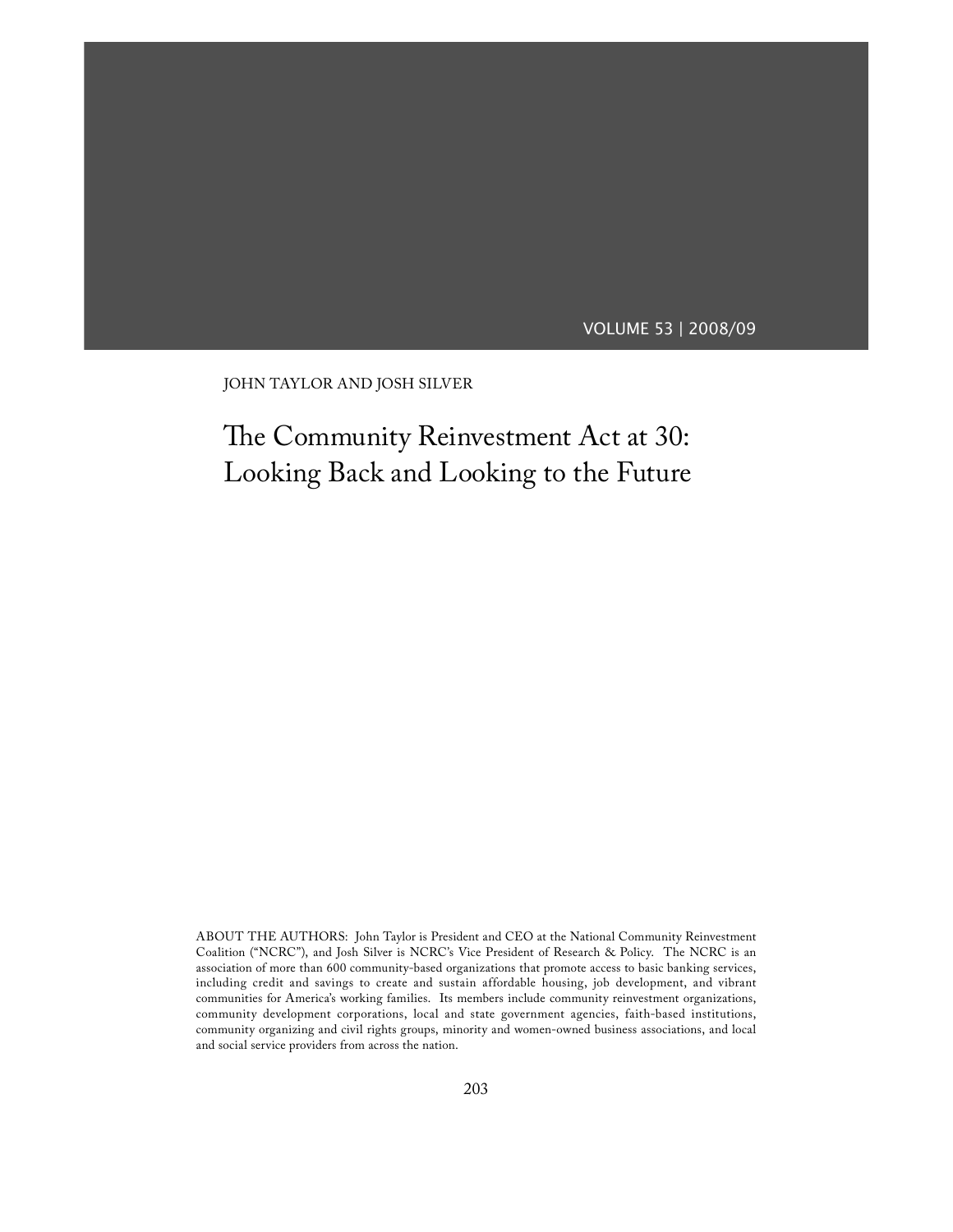## INTRODUCTION

 The Community Reinvestment Act ("CRA") is a comprehensive law that has leveraged substantial amounts of loans, investments, and bank services for the benefit of minority and working-class neighborhoods. It has been indispensable in creating and maintaining affordable housing and economic development in low- and moderate-income ("LMI") communities nationwide. As we recently celebrated the CRA's thirtieth anniversary, this article will describe how the CRA works, its accomplishments to date, and ways in which policy makers can contribute to its continued effectiveness.

 Passed in 1977, the CRA imposes a "continuing and affirmative obligation" on banks to "help meet the credit needs of the local communities in which they are chartered."1 Congress passed the CRA in response to the practice of "redlining," or the refusal of banks to lend in minority and working-class communities. Not only has the CRA successfully held back discrimination, it has required banks to proactively assess and serve community needs. The CRA's mandate to serve needs in a safe and sound manner has been vital and is especially important today as our nation faces a foreclosure crisis caused in substantial part by irresponsible lending. CRAcovered depository institutions (banks and thrifts) have been shown to have engaged in less risky lending than institutions not covered by the CRA.

 Sections I and II of this article will first discuss how the CRA works and the CRA's accomplishments to date. Sections III, IV, and V of the article will discuss how to strengthen CRA by improving the CRA examination process, ratings system, and merger application process. Sections VI and VII will examine the adequacy of anti-discrimination reviews on CRA exams and advocate for more frequent CRA exams for small banks. It will also discuss how the CRA could be applied to nonbank financial institutions as well as the need to extend the CRA to non-bank financial institutions. A number of the suggestions for bolstering the CRA are provisions from the CRA Modernization Act of 2007.<sup>2</sup> The Conclusion will offer an outline of the proposals for improvement set out in this article.

## I. HOW THE CRA WORKS

 The CRA statute requires four federal agencies to conduct CRA evaluations and to consider depository institutions' CRA performance when depository institutions apply for permission to merge or open bank branches. The four agencies that conduct CRA exams are the Federal Reserve Board (for state-chartered banks), the Office of the Comptroller of the Currency (for nationally-charted banks), the Office of Thrift Supervision (for federally chartered thrifts), and the Federal Deposit Insurance Corporation (for state-charted banks and thrifts). A CRA exam evaluates the extent to which banks respond to local community needs and assigns a rating based on the federal agency's assessment of the bank's responsiveness to needs. CRA

<sup>1. 12</sup> U.S.C. § 2901 (2006).

<sup>2.</sup> *See* Community Reinvestment Modernization Act of 2007, H.R. 1289, 110th Cong. (2007). NCRC worked closely with the staffs of Rep. Eddie Bernice Johnson (D-Tex.) and Rep. Luis Gutierrez (D-Ill.) in the drafting of the bill.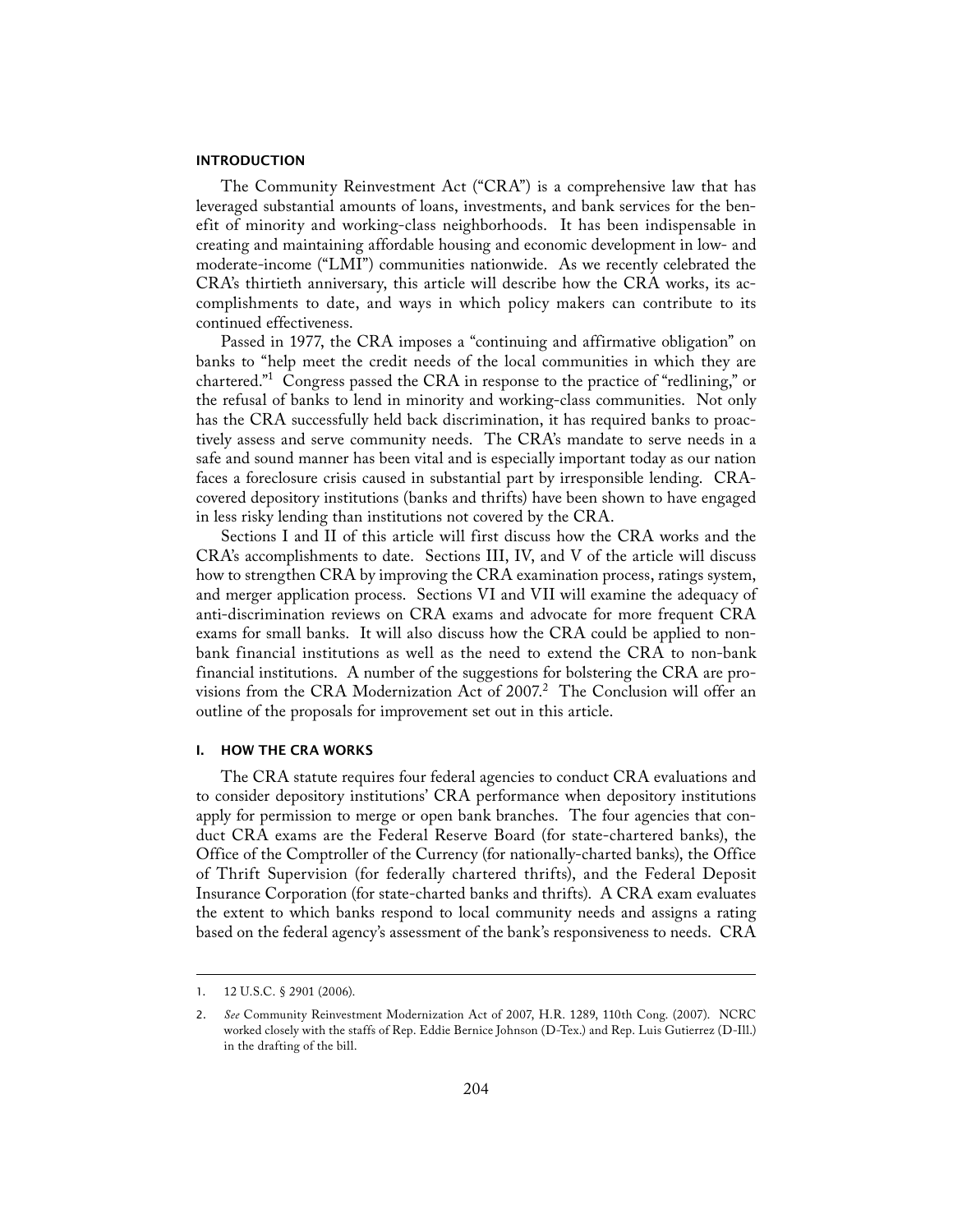exams and ratings are publicly available. $^3$  The agencies conduct CRA exams for banks with assets above \$250 million once every two or three years. Banks with assets below \$250 million undergo CRA exams once every four or five years.<sup>4</sup> Banks receive one of four ratings: "Outstanding," "Satisfactory," "Needs to improve," and "Substantial non-compliance." The last two are considered failing CRA ratings.<sup>5</sup>

 CRA exams differ according to the asset size and type of bank undergoing examination. Exams differ according to bank size as follows. Large banks with assets of more than \$1 billion undergo the most rigorous exams comprising the following component parts:

- Lending Test—an evaluation of the extent to which various loans are reaching LMI borrowers and neighborhoods. Loans include home and small business loans and community development loans.
- Investment Test—an evaluation of the number and responsiveness of investments in LMI neighborhoods. These include investments in Low-Income Housing Tax Credits or Small Business Investment Corporations.
- Service Test—an evaluation of a bank's provision of branching and bank services in LMI neighborhoods.<sup>6</sup>

 Intermediate small banks—banks with assets between \$250 million to \$1 billion—have a streamlined CRA exam that consists of a lending test and a community development test only.<sup>7</sup> The community development test combines elements of the investment and service tests.<sup>8</sup> Small banks with assets below \$250 million have an even more streamlined CRA exam that consists only of a lending test.

- 5. Although "Needs to improve'"and "Substantial non-compliance" are both considered to be failing ratings, "Substantial non-compliance" is a lower level of performance. For example, the appendix to the CRA regulations uses the adjective "very poor" to describe "Substantial non-compliance" performance while "poor" describes "Needs to improve" performance. 12 C.F.R. pt. 345, app. A (2008).
- 6. A large bank can score "Low" or "High Satisfactory" on its component tests but its overall rating is limited to the four ratings stated above.
- 7. Intermediate small bank asset levels are adjusted every year to account for inflation. For the most recent adjustment, see Community Reinvestment Act Regulations, 72 Fed. Reg. 72,571, 72,574 (Dec. 5, 2007) (to be codified at 12 C.F.R. pt. 563e).
- 8. For a more complete description of exams for intermediate small banks, see Josh Silver & Richard Marsico, *An Analysis of the Implementation and Impact of the 2004–2005 Amendments to the Community Reinvestment Act Regulations: The Continuing Importance of the CRA Examination Process*, 53 N.Y.L. Sch. L. Rev. 271 (2008).

<sup>3.</sup> *See, e.g.*, Federal Financial Institutions Examination Council, http://www.ffiec.gov/craratings/default. aspx. (last visited Oct. 25, 2008).

<sup>4.</sup> The Gramm-Leach-Bliley Act of 1999 mandates that the frequency of CRA exams for small banks with assets below \$250 million depends on their most recent rating. Small banks with a "Satisfactory" rating will undergo a CRA exam in four years; small banks with an "Outstanding" rating will undergo a CRA exam in five years. *See* 12 U.S.C. § 2908 (2006).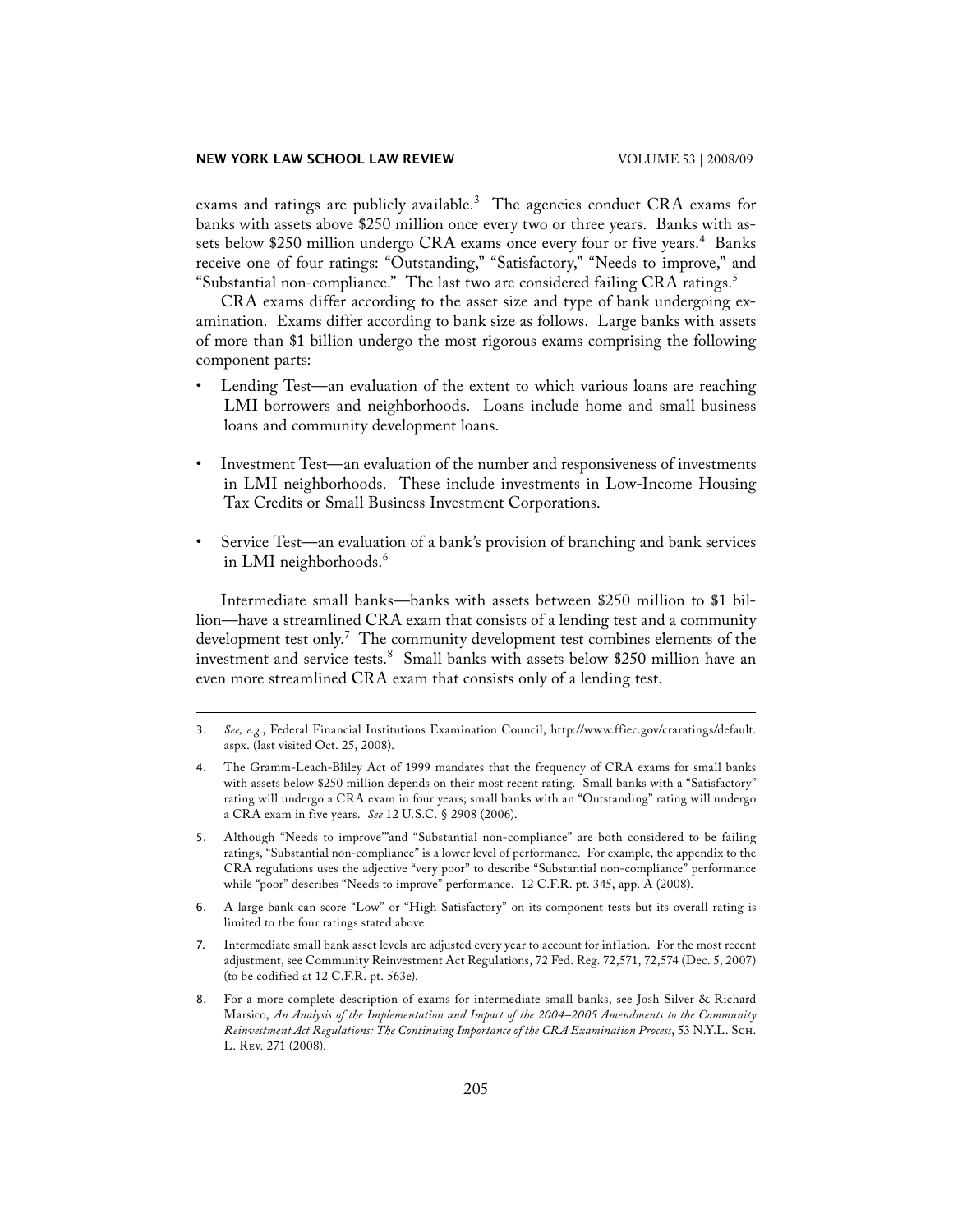CRA tests also differ according to the type of bank being examined. Banks that do not accept retail deposits and have narrow product lines such as credit card lending (wholesale or limited purpose banks) are evaluated based on the quality and quantity of their community development lending and investments.<sup>9</sup> Finally, any bank or thrift can opt for a strategic plan in lieu of a CRA exam. Within a strategic plan, a depository institution provides numerical targets for its lending, investments, and services; the federal agency evaluates the extent to which that depository institution meets its goals.

 When a bank wishes to merge with another bank or open an additional branch or branches, it must submit an application to the appropriate federal agency. The federal agency considers a variety of factors in deciding the application, including a banks' record in serving the convenience and needs of communities under the CRA. A federal agency can deny or delay a merger or branch application based on poor performance in meeting any of the factors considered in the application process. Denials of merger applications on CRA grounds are rare, but delays occasionally occur while a bank answers various questions about its past CRA performance or makes specific promises to improve CRA performance. A federal agency can issue a conditional approval of a merger application under which an application is approved, but a bank is required to take certain steps to address a CRA or other deficiency.

 The public comment process is a vital component of CRA exams and reviews of bank applications. Community organizations and members of the general public can comment on CRA exams and merger applications. Because federal agencies are required to consider public comments in issuing CRA ratings and rendering decisions on merger applications, community groups can have practical impacts on ratings and merger outcomes. Thus, public input on CRA exams can spur banks to improve their CRA performance.

## II. THE CRA'S RECORD IN INCREASING ACCESS TO BANK LENDING AND SERVICES

 The CRA has leveraged substantial numbers of loans, investments, and bank services for the benefit of LMI communities through its public accountability mechanisms. In addition, banks have realized that lending, investing, and serving LMI communities is a profitable way of doing business.

 According to publicly available data analyzed by NCRC, banks and thrifts (depository institutions) have made over 340,000 community development loans totaling more than \$344 billion since 1996. From 1996 to 2006, the annual dollar amount of community development loans increased by 219%—from \$17.7 billion to \$56.5 billion respectively. During this same period, depository institutions also made 12,433,172 small business loans in LMI neighborhoods totaling more than \$513 billion.

<sup>9.</sup> The discussion in this section is based on the CRA regulation, see 12 U.S.C. § 2901 (2006), the interagency Question and Answer document, see 66 Fed. Reg. 36,620, 36,624–52 (July 12, 2001), *available at* http://www.ffiec.gov/cra/qnadoc.htm, and NCRC's CRA Manual, *available at* http://www. ncrc.org/images/stories/pdf/cra\_manual.pdf.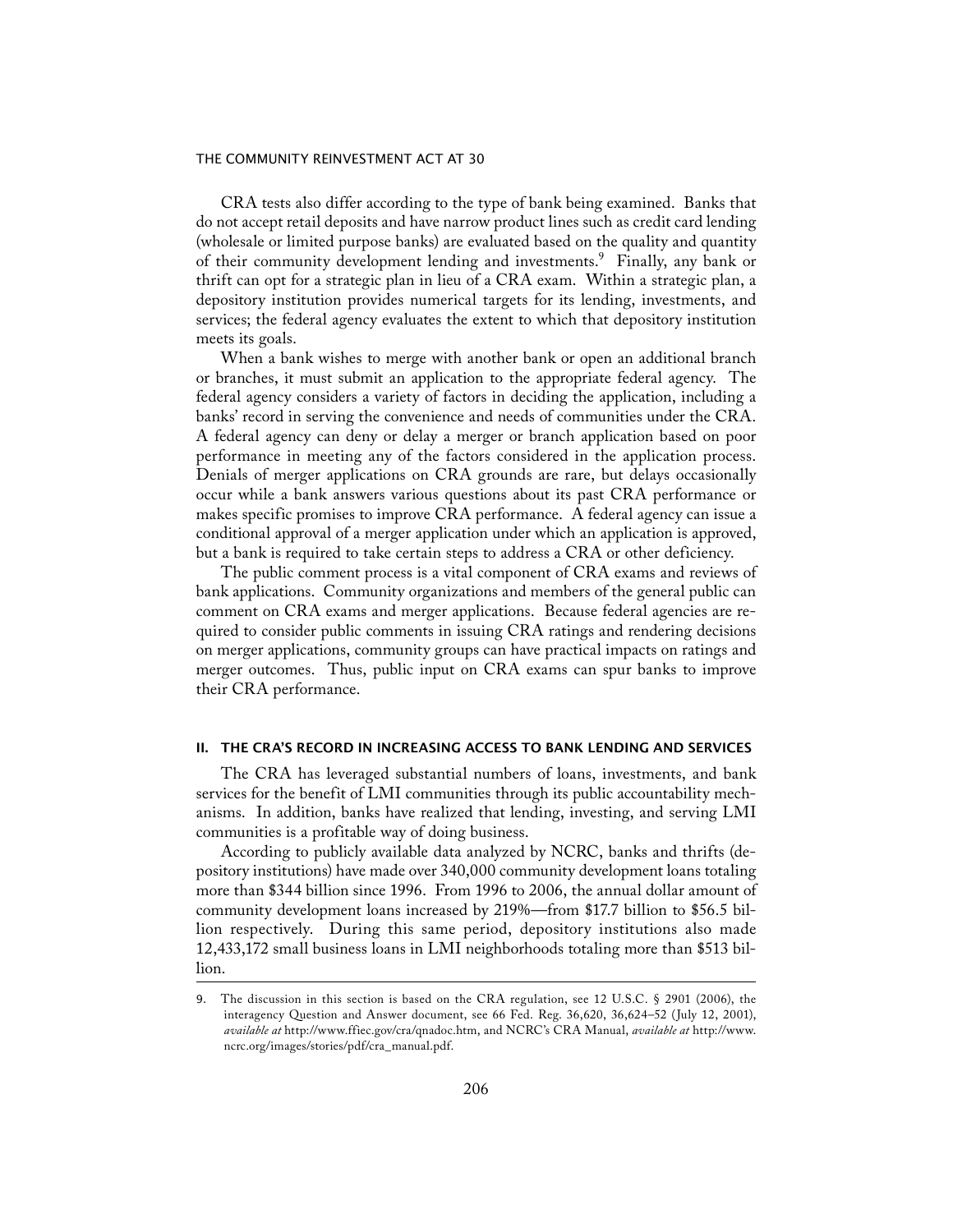The CRA merger application process has motivated banks to make \$4.6 trillion in CRA agreements and commitments to LMI and minority communities. As described in NCRC's *CRA Commitments* publication, CRA agreements are often negotiated between banks and community groups during the merger application process. Banks seek to demonstrate to the federal agencies and the public-at-large that their lending and investing after a merger will increase. Banks therefore issue CRA commitments, pledging to offer specific numbers of affordable home loans, small business loans, community development investments, and branches in working-class and minority communities.10



 Overall, banks make considerably more home loans in geographical areas covered by CRA agreements than those that are not.<sup>11</sup> This was documented in a study conducted by Federal Reserve economists using NCRC's CRA database. The incentives provided by CRA encourage banks to seek out opportunities in previously underserved markets. According to the Treasury Department, CRA-covered lenders increased home mortgage loans to LMI borrowers by 39% from 1993 to 1998. This

<sup>10.</sup> *See* Nat'l Cmty. Reinvestment Coal., CRA Commitments 7 (2007), *available at* http://www.ncrc. org/images/stories/whatWeDo\_promote/cra\_commitments\_07.pdf.

<sup>11.</sup> Raphael W. Bostic & Breck L. Robinson, *Do CRA Agreements Influence Lending Patterns?* 31 REAL Est. Econ. 23, 23 (2003).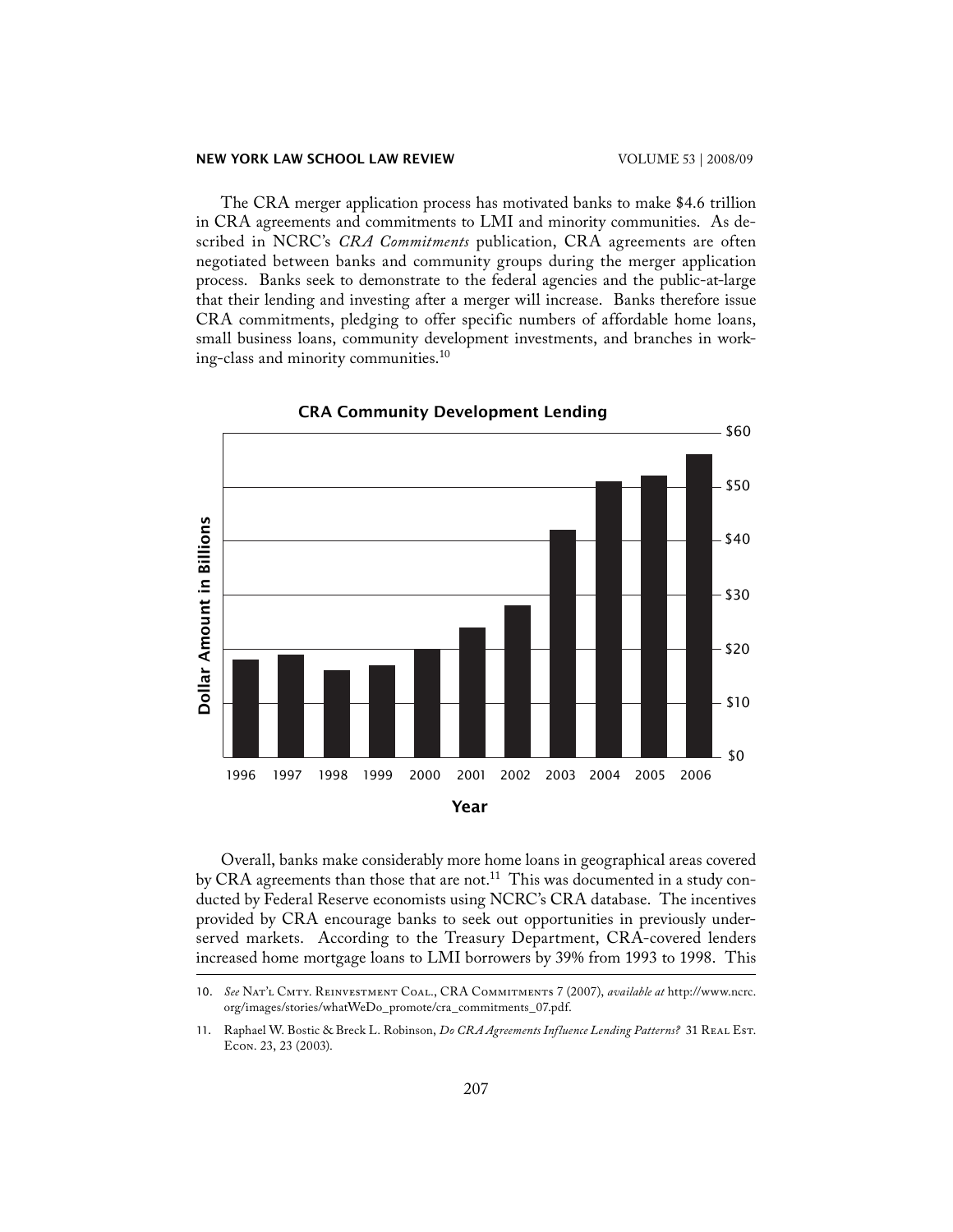increase is more than twice that experienced by middle- and upper-income borrowers during the same period  $(17%)$ .<sup>12</sup> Likewise, a study by the Joint Center for Housing Studies at Harvard University estimates that without the CRA, 336,000 fewer home purchase loans would have been made to LMI borrowers and communities between  $1993-2000$ <sup>13</sup> The study also reveals that banks issue a greater number of loans to LMI borrowers in geographical areas covered by CRA exams than in areas not covered by the exams.14

 The CRA's effectiveness can also be measured by comparing the lending patterns of CRA-covered banks and non-CRA covered lending institutions. Data suggests that banks make a greater percentage of their loans to minorities and LMI borrowers than non-CRA covered mortgage companies and credit unions. NCRC's analysis of Home Mortgage Disclosure Act ("HMDA") data found that CRA-covered depository institutions made 5.8% of their home purchase loans to low-income borrowers, while non-CRA lenders issued only 4.8% of these loans to the same group in 2005. Depository institutions and non-CRA covered lenders made 25.1% and 23.8% of their home purchase loans respectively to low- and moderate-income borrowers in 2005. Also, in 2006, depository institutions extended 23.5% of home purchase loans to LMI groups, whereas non-CRA covered lenders extended 21.5%.<sup>15</sup>

 NCRC's study in 2005, *Credit Unions: True to Their Mission*, shows that over the three-year time period of 2001 through 2003, banks consistently outperformed credit unions in offering home loans to minorities, women, and LMI borrowers in a majority of states.<sup>16</sup> The study also found that in Massachusetts (one of two states with CRA requirements for credit unions) state-chartered credit unions that followed the CRA guidelines served LMI, minorities, and female borrowers at a rate significantly greater than non-CRA federally-chartered credit unions.

 The CRA has remained true to its statutory purpose of requiring banks to serve credit needs consistent with safety and soundness.<sup>17</sup> In fact, the CRA can be an important antidote to the predatory and unsafe lending that has contributed to the

- 14. *Id.* Banks are generally not subject to CRA exams in geographical areas in which they engage in lending through brokers, as opposed to branches.
- 15. The data reported here is based on NCRC's calculations of the HMDA data.
- 16. Press Release and Study, NCRC, Credit Unions: True to their Mission? 4 (May 19, 2005) (on file with NCRC).

<sup>12.</sup> Robert E. Litan, Nicholas P. Retsinas, Eric S. Belsky & Susan White Haag, The Community Reinvestment Act After Financial Modernization: A Baseline Report (2000), *available at* http://ustreas.gov/press/releases/reports/crareport.pdf.

<sup>13.</sup> See JOINT CTR. FOR HOUS. STUDIES, HARVARD UNIV., THE 25th ANNIVERSARY OF THE COMMUNITY Reinvestment Act: Access to Capital in an Evolving Financial Services System 59 (2002), *available at* http://www.jchs.harvard.edu/publications/governmentprograms/cra02-1.pdf (noting that CRA lenders originated 42,000 more loans each year on average than would have been originated without CRA).

<sup>17.</sup> Bd. of Governors of the Fed. Reserve Sys., The Performance and Profitability of CRA-Related Lending 89 (2000), *available at* http://www.federalreserve.gov/boarddocs/surveys/ craloansurvey/cratext.pdf.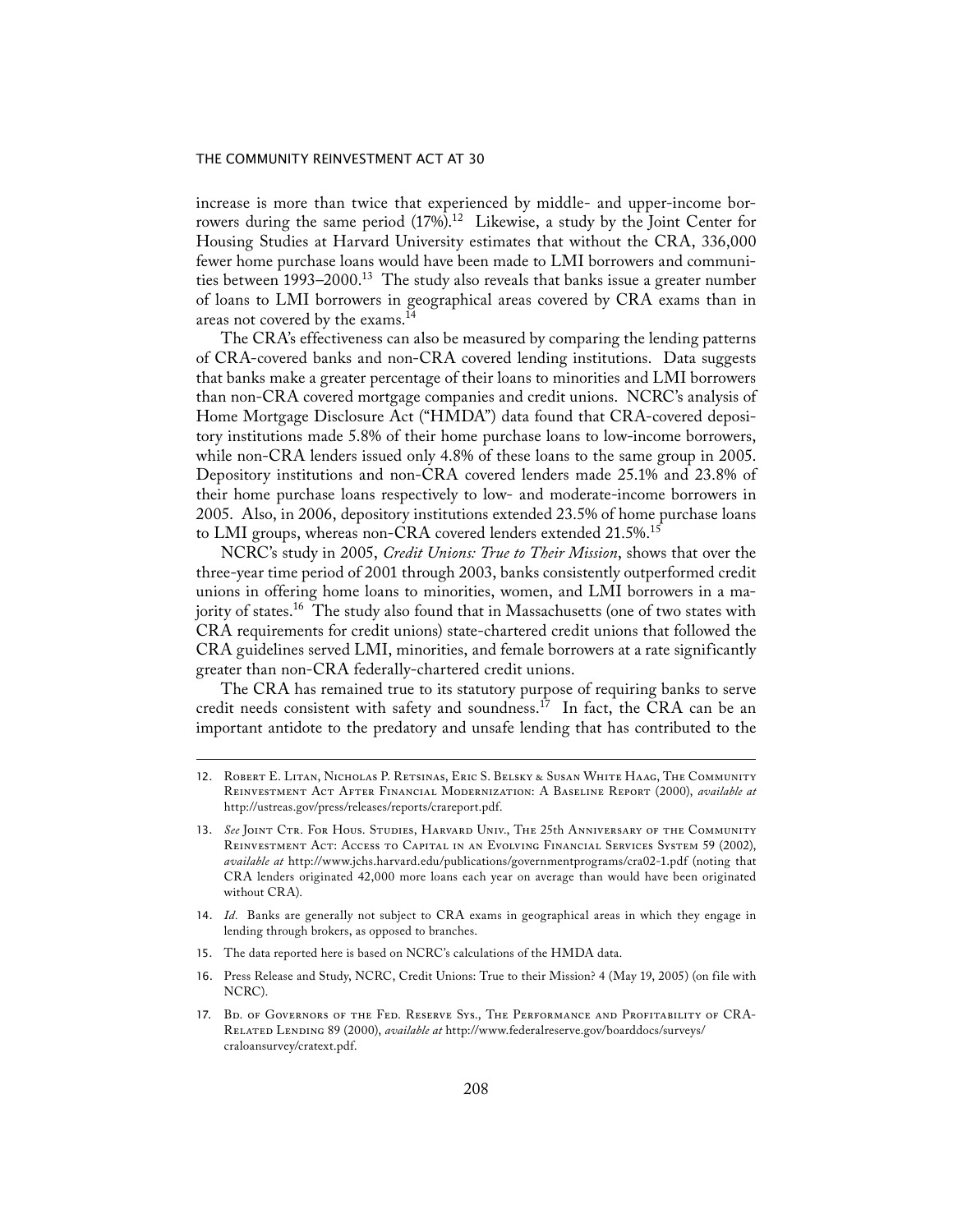current foreclosure crisis. In its review of HMDA data, the Federal Reserve has found that home loans issued by banks are significantly less likely to be high-cost and exhibit risky features such as piggyback lending than those made by non-bank institutions.<sup>18</sup> The Federal Reserve Board showed that 34.3% of the home purchase loans issued by non-CRA covered lenders were high cost loans in 2005.<sup>19</sup> By contrast, only 5.1% of the home purchase loans issued by depository institutions that were closely scrutinized on CRA exams were high cost. These findings were corroborated by Traiger & Hinckley LLP which observed that 33.5% of the loans issued by non-CRA covered lenders were high-cost, as opposed to only 11.5% of the home purchase loans issued by CRA covered institutions in  $2006<sup>20</sup>$ 

 Research has not fully explained why CRA-covered institutions issue fewer highcost loans, but it confirms that they do. One factor may be that CRA-covered institutions are subject to a higher level of regulatory scrutiny than non-CRA covered institutions, including fair lending and safety and soundness evaluations. Compliance with the law and keeping a good reputation and relationships in the community may be sufficient motivating factors for banks to lend responsibly.

 Another factor may be that the CRA encourages institutions to holistically meet community needs—from lending for homeownership to rental housing, basic banking, and small business lending. Under this rubric, banks are awarded points on CRA exams for preparing borrowers carefully for home loans by encouraging savings and by providing quality homeownership counseling. Non-CRA-covered institutions, by contrast, are not similarly encouraged to carefully respond to such needs nor to prepare community residents for homeownership.

 While it is true that by holding depository institutions publicly accountable for meeting community credit needs the CRA process has resulted in increased access to credit and capital, improvements can and should be made to the entire process. Below, we discuss improvements that we believe are needed in CRA exams, the application process, and the responsiveness of banks and regulatory agencies to public input.

## III. HOW TO IMPROVE THE EXAMINATION PROCESS AND CRITERIA

 To this point, we have demonstrated that the CRA's public accountability mechanisms have leveraged lending, investments, and services that benefit LMI communities. Yet, the full potential of the CRA has yet to be realized.While the overall framework of the CRA has been successful, certain aspects of the exam procedures are in need of reform so that the CRA can continue to be effective and grow

<sup>18.</sup> In piggyback lending, borrowers simultaneously receive a first-lien mortgage and a junior-lien loan. Robert B. Avery, Kenneth P. Brevoort & Glenn B. Canner, *The 2007 HMDA Data*, *available at* http:// www.federalreserve.gov/pubs/bulletin/2008/pdf/hmda07draft.pdf.

<sup>19.</sup> Robert B. Avery, Kenneth P. Brevoort & Glenn B. Canner, *Higher Priced Home Lending and the 2005 HMDA Data,* 2006 Fed. Res. Bull A123.

<sup>20.</sup> Warren W. Traiger, *The Community Reinvestment Act: A Welcome Anomaly to the Foreclosure Crisis*, 53 N.Y.L. Sch. L. Rev. 227, 230 (2008).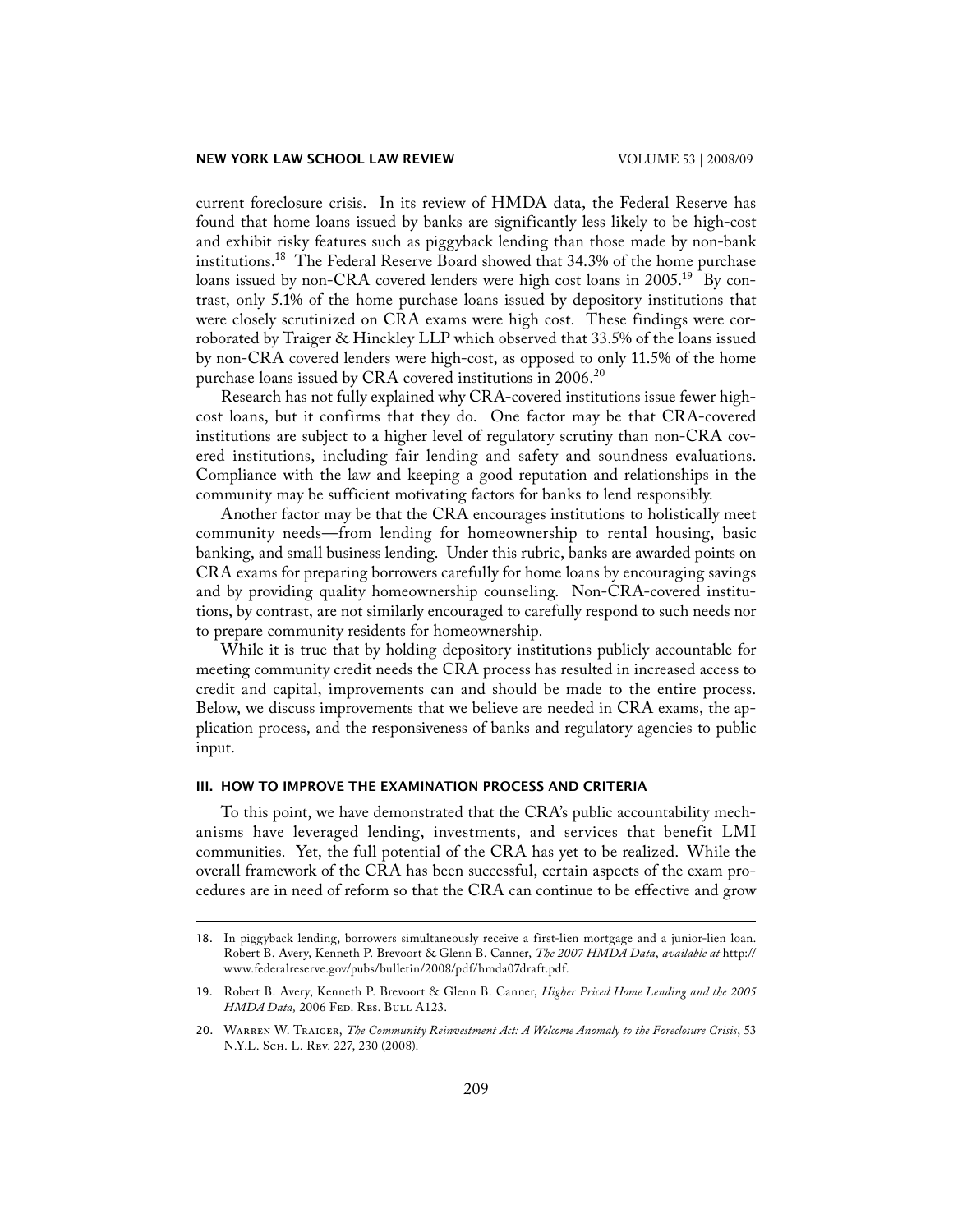to realize its potential. The CRA Modernization Act of 2007 contains necessary reforms for various procedures. In other cases, such as enhanced analysis of bank branching and improved data, the federal regulatory agencies could directly implement the improvements suggested by NCRC without waiting for Congress to pass legislation.

Each of these issues will be discussed in turn.

## *A. Assessment Areas*

 Assessment areas are the geographical locations covered by CRA exams and generally consist of metropolitan areas or counties that contain the bank and its branches. When Congress enacted the CRA in 1977, banks received deposits and made loans through branches, and the majority of bank lending occurred through these branches. Today, banks utilize diverse channels for lending. While some banks still issue loans predominantly through branches, many others make the majority of their loans through brokers, correspondents, and other non-branch means.<sup>21</sup>

 Though the CRA regulation stipulates that assessment areas include geographical regions containing bank branches, the regulation also states that assessment areas shall include geographical regions surrounding branches in which the bank has originated or purchased a substantial portion of its loans.<sup>22</sup> Despite the clarity of this regulatory clause, the federal agencies have largely adopted a narrow definition of assessment areas for banks or thrifts that issue most of their loans through nonbranch channels. For these banks, it is not unusual to encounter CRA exams that cover only the geographical area of a bank's headquarters, thereby focusing on just a small percentage of a bank's lending patterns.

 Data reveals that discriminatory and unsafe practices are more likely to occur when CRA exams have narrow assessment areas. In 2007, NCRC identified several lending institutions engaged in questionable practices, including: refusal to make loans under a minimum loan amount (usually \$75,000 or \$100,000), refusal to make loans to row homes, and failure to offer loans within entire cities (such as Baltimore and Philadelphia). For the banks engaged in these policies and practices, only 11 to 13% of the loans investigated were in the exam's assessment areas.<sup>23</sup>

 Occasionally, federal agencies will review a sample of loans outside assessment areas to determine whether lending performance overall remains consistent with lending inside assessment areas. But the agencies sampled loans outside the assessment areas for only one of the four banks that NCRC investigated.<sup>24</sup> In general, the

<sup>21.</sup> *See* Joint Ctr. For Hous. Studies, *supra* note 13, at 13.

<sup>22.</sup> 12 C.F.R § 345.41 (2008).

<sup>23.</sup> The data is on file with NCRC.

<sup>24.</sup> *See* Office of Thrift Supervision, CRA Performance Evaluation of Eastern Savings Bank, Docket #08183 (Aug. 22, 2005), *available at* http://files.ots.treas.gov/cra/CRAE\_08183\_20050822\_64.rtf (noting that one institution for which the agencies examined lending outside of the assessment area was Eastern Savings Bank).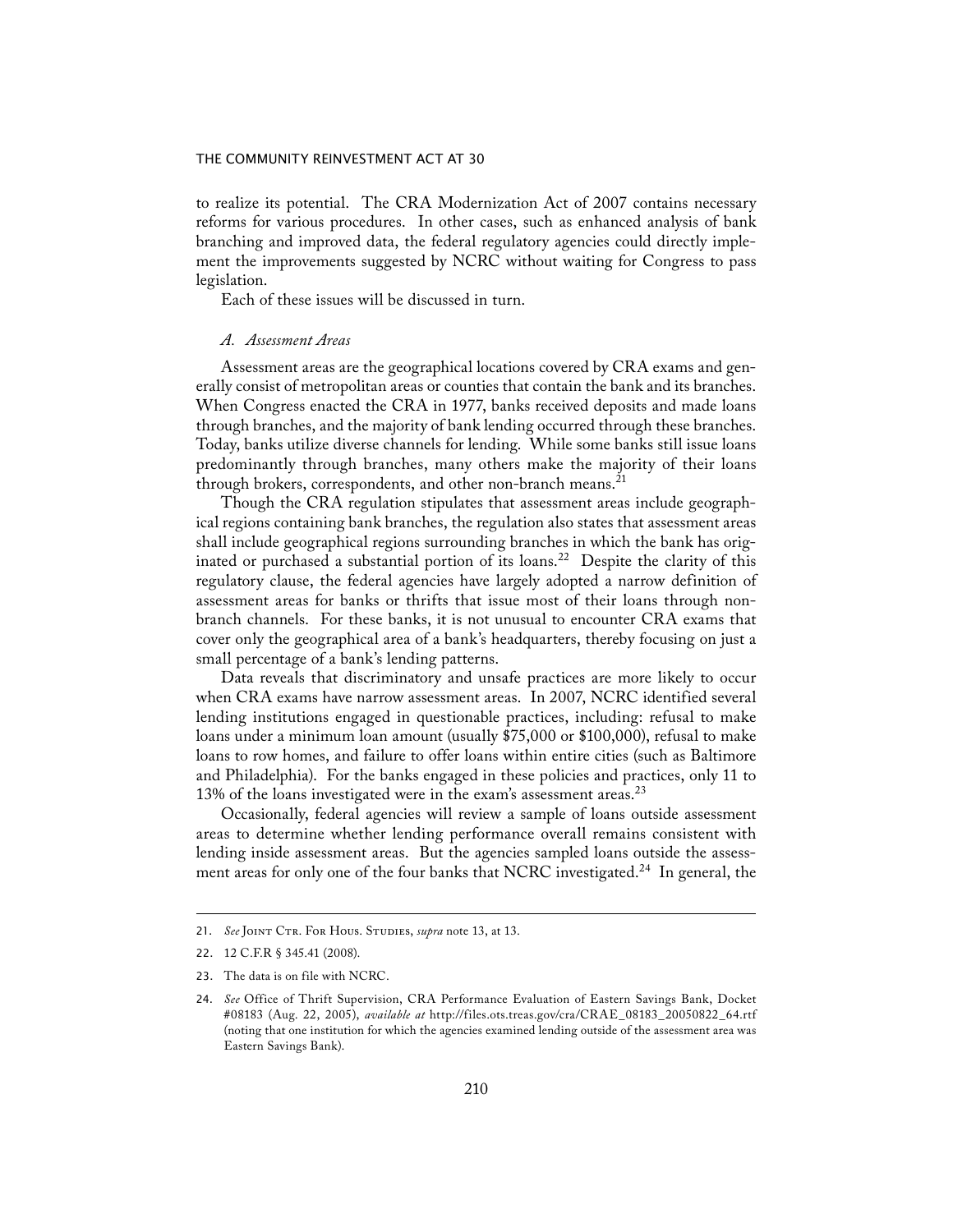reviews of lending outside of assessment areas have not been satisfactory. The sample of loans reviewed usually consists of a small percentage of a bank's total loans.<sup>25</sup>

 A bill introduced in the House of Representatives, HR 1289 or the CRA Modernization Act of 2007, addresses the inadequacies of assessment areas.<sup>26</sup> Under this bill, if a bank has captured one half of one percent or more of the local lending market, a CRA exam would be obligated to consider the geographical area served by the bank as an assessment area. A procedure such as this would ensure that a majority of a bank's loans were scrutinized by CRA exams. The majority of a bank's loans and purchases should be included on CRA exams so that the exams can effectively ensure that the loans are serving LMI populations in a safe, sound, and non-discriminatory manner.

## *B. Affiliates*

 Under current CRA rules, a bank has the option of including its non-depository affiliates, such as mortgage companies, when responding to CRA exams. This procedure often leads to the "cherry picking" of affiliates to be included on CRA exams. Banks are tempted to include affiliates on CRA exams if the affiliates perform admirably but will opt against inclusion if the affiliates are engaged in risky lending or discriminatory policies. This runs counter to the essential purpose of CRA, which is to ensure that the institution as a whole is meeting credit needs responsibly.

 Four non-depository affiliates of banks were identified by NCRC's fair lending investigations (discussed above) to be engaging in redlining or other discriminatory practices**.** These four affiliates were not included on their bank's CRA examinations. Current CRA examination procedures enable banks' affiliates to engage in such practices undetected. The CRA Modernization Act of 2007 would end this serious gap in CRA enforcement by mandating the inclusion of affiliates on CRA exams.

## *Combined Effects of Inadequate Procedures for Assessment Areas and Affiliates*

 Inadequate procedures for assessment areas and affiliates often result in CRA exam coverage of only a small percentage of loans made by major lenders. NCRC's analyses have shown that in terms of the greatest number of loans issued, fewer than five of the top twenty lenders in a metropolitan area typically have a CRA exam measuring a bank's performance in that metropolitan area. In some cases, banks can represent half or more of the top twenty lenders, but their CRA exams' assessment areas do not examine results in that metropolitan area. Also, non-depository affiliates can be excluded from their CRA exams.<sup>27</sup>

<sup>25.</sup> *See, e.g.*, Office of Thrift Supervision, CRA Performance Evaluation of Citicorp Trust Bank, Docket #14470 (Feb. 12, 2007), *available at* http://files.ots.treas.gov/cra/CRAE\_14470\_20070212\_64.rtf (noting that just 21% of nationwide lending was scrutinized on the exam).

<sup>26.</sup> *See* Community Reinvestment Modernization Act of 2007, H.R. 1289, 110th Cong. (2007).

<sup>27.</sup> For example, in the Birmingham, Alabama, metropolitan area, NCRC found that of the 36,956 originations and purchases made by the top twenty lenders in 2006, only 3,456 or 9.4% were scrutinized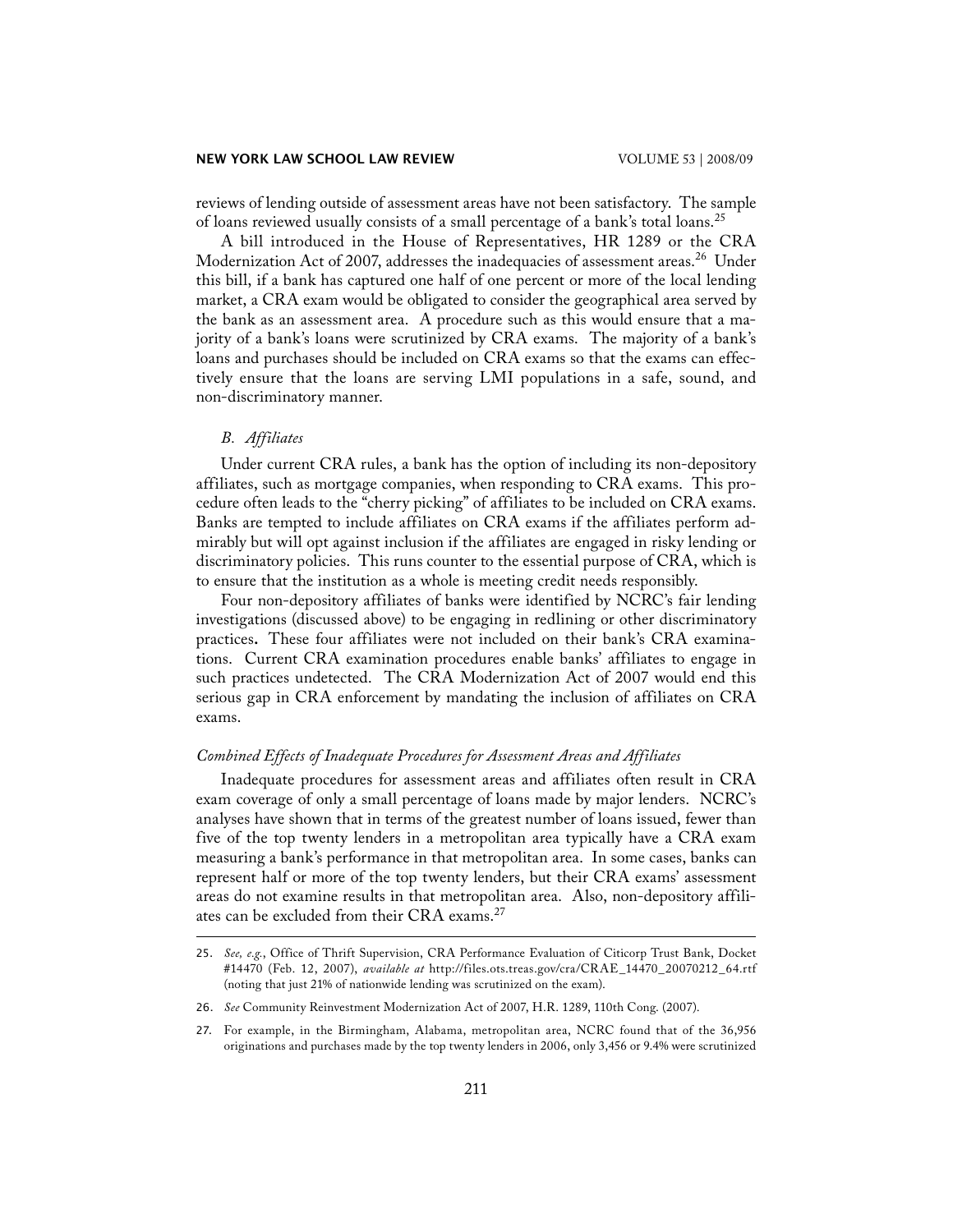The Joint Center for Housing Studies at Harvard University conducted a national study with results that mirrored NCRC's analyses. The study found that just under 30% of the home purchase loans issued in 2000 were made by CRA institutions in CRA assessment areas.<sup>28</sup>

 Fundamentally, the inadequate procedures for assessment areas and affiliates lead to the failure of federal agencies to implement the CRA's statutory purpose. The CRA intends that banks meet the credit needs of all communities in which they operate. Therefore, it is not sufficient for CRA exams to cover a minority of loans of a bank and its affiliates.

## *C. Minority Borrowers and Communities*

 A bank's lending to LMI borrowers and communities is examined in detail on the lending test component of CRA exams. A major part of the lending test consists of scrutinizing the percentage of a bank's loans made to LMI borrowers compared with a) the demographics of the bank's community and b) the percentage of loans made to LMI borrowers issued by a bank's competitors. Tables in the exam provide a breakdown of these figures for home purchase lending, refinance lending, home improvement lending, and small business lending.

 CRA exams have a fair lending component that assesses whether a bank has discriminated by rejecting qualified minority applicants or by steering minorities with good credit to subprime loans. While the fair lending review is necessary, it does not scrutinize whether banks are affirmatively making loans to minorities. In other words, a bank can employ non-discriminatory policies but still make relatively few loans to minorities because it does not actively market to minority communities. It may pass its fair lending review because it treated the few minorities who have applied to them for loans fairly, but it may still make very low percentages of its loans to minorities. If lending to minorities were made an explicit assessment criterion on CRA exams, consistently low percentages of loans to minorities in all loan types and geographical areas would contribute to a lower rating for the bank.

 Given the evidence of lending disparities by race, NCRC has called for CRA exams to explicitly examine lending and other services to minority borrowers and communities. In our *Broken Credit System* report, we show that minority neighborhoods received larger percentages of subprime loans than predominantly white neighborhoods, even after controlling for creditworthiness and other housing stock characteristics.<sup>29</sup> Federal Reserve economists came to similar conclusions about high levels of subprime loans in minority neighborhoods after controlling for creditwor-

by CRA exams. Moreover, nineteen of the top twenty lenders were banks and non-depository affiliates of banks. Eleven of the largest institutions were banks. Of these eleven banks, only three of the banks' CRA exams included Birmingham as an assessment area. (Data on file with NCRC).

<sup>28.</sup> JOINT CTR. FOR HOUS. STUDIES, *supra* note 13, at 5.

<sup>29.</sup> Nat'l Cmty. Reinvestment Coal., The Broken Credit System: Discrimination and Unequal Access to Affordable Loans by Race and Age 6–7 (2003), *available at* http://www.ncrc.org/ images/stories/pdf/research/ncrcdiscrimstudy.pdf.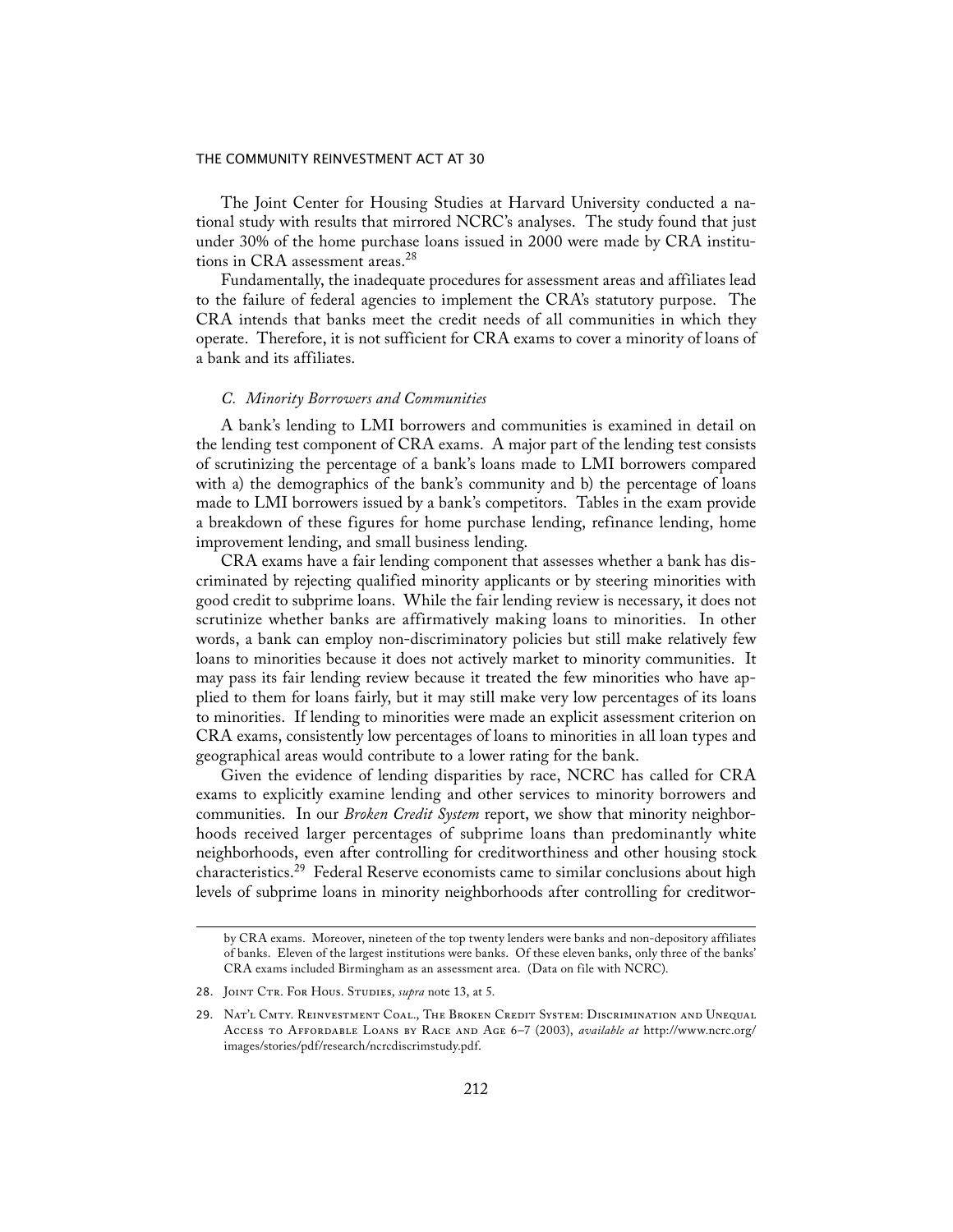thiness.30 In our more recent report in 2007, *Income Is No Shield Against Racial Differences in Lending*, NCRC found that racial disparities in high-cost lending are great when comparing middle- and upper-income minorities with middle- and upper-income whites.<sup>31</sup> Finally, another NCRC study, Are Banks on the Map?, finds greater disparities in bank branches by race of neighborhood than by income of neighborhood in twenty-five large metropolitan areas.<sup>32</sup> In other words, the study found a small percentage of branches in minority neighborhoods compared with people in those neighborhoods; the gap between branches and neighborhoods was not as pronounced when considering low- and moderate-income neighborhoods in the metropolitan areas examined. NCRC hypothesizes that a lack of analysis in CRA exams of the racial makeup of neighborhoods has contributed to the greater disparities found in branches by race than by income of neighborhood.

 Before the CRA regulatory reforms in the mid-1990s, CRA exams would often use HMDA data to assess performance of lending to minorities.<sup>33</sup> The changes to the CRA regulation in the mid-1990s simultaneously streamlined some aspects of CRA exams and made other aspects of CRA exams more rigorous and transparent. The agencies went too far in the direction of streamlining when they eliminated analyses of lending to minorities. Analyses of lending to minorities need to be on CRA exams, given the persistence of significant racial disparities in lending. If the regulatory agencies do not reinstate lending and service to minorities as criteria on CRA exams, then Congress should amend the CRA to add lending and service to minorities as proposed by the CRA Modernization Act of 2007.

## *D. Evaluation of Branching*

 Ensuring that LMI consumers have access to branches and deposit accounts is essential to encourage them to build relationships with banks, establish savings for down payments and collateral requirements, and prepare themselves for acquiring home or small business loans. Research conducted by the Federal Reserve Board demonstrated that banks offer a higher percentage of prime loans when they issue loans through branches rather than when they make loans through brokers.<sup>34</sup>

- 32. Nat'l Cmty. Reinvestment Coal., Are Banks on the Map? 17 (2007), *available at* http://www. ncrc.org/images/stories/mediaCenter\_reports/ncrc%20bank.
- 33. An example of this approach is employed in the evaluation of Signet Bank conducted by the Federal Reserve Bank of Richmond in 1996. *See* Fed. Res. Bank of Richmond, Community Reinvestment Act Performance Evaluation of Signet Bank (Jan. 15, 1996), *available at* http://www.federalreserve.gov/ dcca/cra/1996/460024.pdf.
- 34. *See* Avery, Brevoort & Canner, *supra* note 19, at A128, A157–58.

<sup>30.</sup> Paul S. Calem, Kevin Gillen & Susan Wachter, *The Neighborhood Distribution of Subprime Mortgage*  Lending, 29 J. REAL Est. FIN. & ECON. 393 (2004); Paul S. Calem, Jonathan E. Hershaff & Susan M. Wachter, *Neighborhood Patterns of Subprime Lending: Evidence from Disparate Cities*, 15 Housing Pol'y Debate 603 (2004).

<sup>31.</sup> Nat'l Cmty. Reinvestment Coal., Income Is No Shield Against Racial Differences in Lending 4 (2007), *available at* http://www.ncrc.org/images/stories/pdf/research/income%20is%20 no%20shield%20ii.pdf.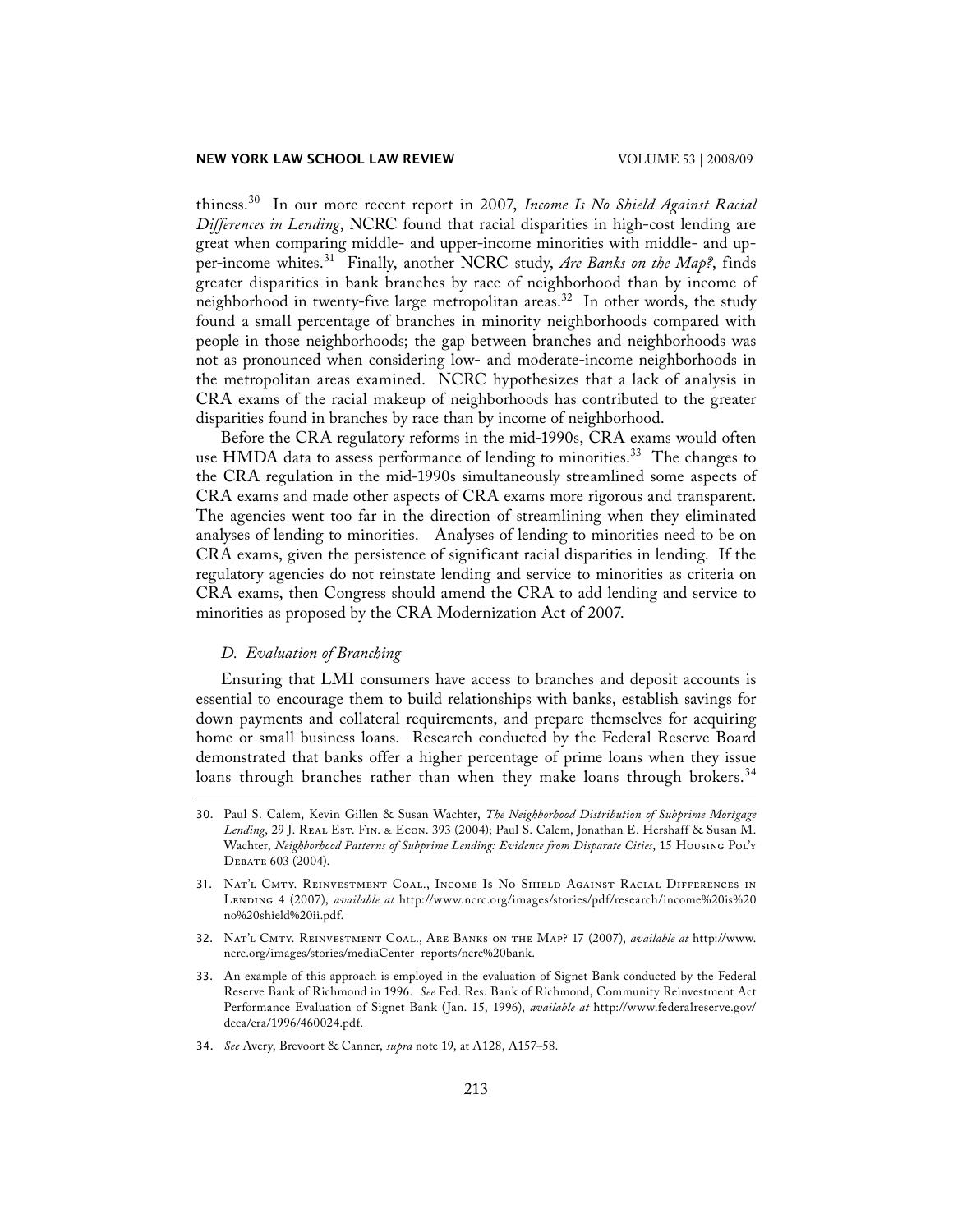NCRC's research for the Appalachian Regional Commission similarly reveals that small business lending is higher in rural counties with a greater number of bank branches.35 The provision of affordable products through branches is critical in assisting LMI-families to build wealth through increases in home and small business ownership. However, LMI and minority communities have a proliferation of payday lending outlets and other fringe lenders whose high fees hinder the ability to save and build wealth.

 Because branching and access to basic banking services are vital to wealth building, the CRA service exam needs to be rigorous and comprehensive, holding banks to a high standard of branching and service provision in LMI neighborhoods. Research suggests that these exams have not been sufficiently rigorous. A study conducted by the Center for Community Capitalism concludes that CRA service test scores are likely to be inflated when low scores on the lending test and investment test confront banks with the possibility of CRA exam failure. The Center's econometric analysis is supported by qualitative analysis showing that banks with low lending and investment tests often receive "High Satisfactory" or better scores on the service test while offering few services and branches in LMI communities.<sup>36</sup>

 The Woodstock Institute found lackluster service tests that did not hold banks accountable for branching and for offering community development services. For example, of the fourteen banks in Woodstock's sample that had the highest scores on the service test, eight had branch distributions in LMI communities that were well below the average branch distributions for all lenders in the banks' assessment areas. The exams were also inconsistent in providing data and detail on the level of bank services; some exams provided numbers of accounts and financial counseling seminars offered while others merely mentioned that the banks provided services.<sup>37</sup> In addition, as documented in the article by Marsico and Silver in this edition of the *New York Law School Law Review*, the new CRA exams for intermediate small banks are not adequately assessing bank branching in LMI neighborhoods.

 Diminished attention to branching for intermediate small banks and the lackluster nature of the large bank service test should be addressed. The regulatory agencies should construct clear and objective measures for comparing the distribution of branches to the distribution of LMI neighborhoods and people in those neighborhoods. The agencies should collect data on the number and percent of deposit accounts in LMI neighborhoods so that CRA exams contain substantive

37. Woodstock Inst., Measuring the Provision of Banking Services for the Underbanked: Recommendations for a More Effective Community Reinvestment Act Service Test 4–7 (2007), *available at* http://www.woodstockinst.org/index.php?searchword=Measuring+the+Provis&opti on=com\_search&Itemid=.

<sup>35.</sup> Nat'l Cmty. Reinvestment Coal., Access to Capital and Credit for Small Businesses in Appalachia 5 (2007), *available at* http://www.ncrc.org/images/stories/mediaCenter\_reports/ncrc%20 study%20for%20arc.pdf.

<sup>36.</sup> Michael Stegman, Kelly Cochran & Robert Faris, Brookings Inst., Creating a Scorecard for the CRA Service Test: Strengthening Basic Banking Services Under the Community Reinvestment Act 5 (2002), *available at* http://www.brookings.edu/papers/2003/01childrenfamilies\_ stegman.aspx.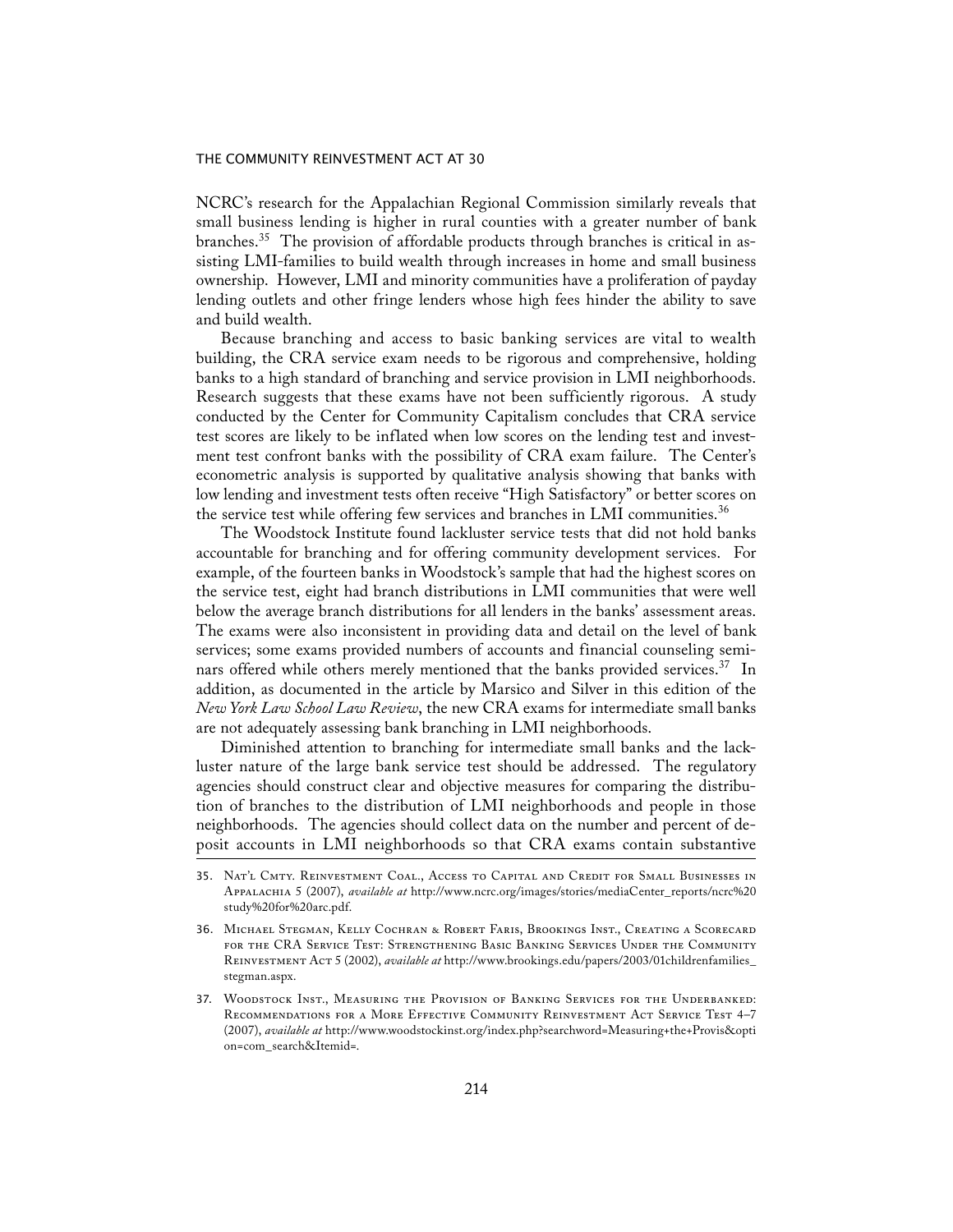analyses on the distribution of deposit accounts instead of mere assertions that banks provide services to LMI people. Similarly, including data on the number of financial counseling sessions and other community development services will enhance the rigor of community development services analyses.

## *E. Data*

 CRA exams cannot effectively measure banks' performance if data is of limited quality. Federal agencies have used the HMDA data in detail on exams, but further enhancements in the use of this data are needed. In contrast, the agencies' use and development of the CRA small business data has been lacking.

 The agencies provide detailed tables on home loan lending. The narrative and tables on the CRA exams separately analyze home purchase, refinance, and home improvement lending. This is necessary since the different types of home lending respond to different credit needs. In other areas of analysis, however, the use of HMDA data should be enhanced on CRA exams.

 Loan originations should be analyzed separately from data on purchases in order to bolster the integrity of CRA exams and to render it more difficult for banks to manipulate CRA exams through the buying and selling of loans.<sup>38</sup> According to community organizations, originating a loan is a more difficult task than purchasing a loan and should be weighted more heavily on CRA exams. While purchasing loans from other institutions can be helpful to the selling institutions, enabling them to make additional loans, a large secondary market for purchasing loans exists. Moreover, originating loans is usually a more complex task involving marketing and outreach, counseling borrowers through the process, and underwriting. At the least, these activities should be analyzed separately (in 2004 the agencies proposed separate data tables on originations and purchases only to abandon this proposal).<sup>39</sup>

 The quality of HMDA data on loan purchases should be enhanced. Currently, Regulation C (the Federal Reserve regulation that implements the HMDA statute) requires data on loan purchases to include the census tract location of the property but not the race, gender, or income of the borrower.<sup>40</sup> Banks should be required to collect the same information on borrower and neighborhood characteristics on loan purchases as they do on loan originations. Some banks collect complete information on loan purchases while others do not. The rigor of CRA exams would be enhanced if data on loan purchases was made uniform.

 CRA exams should use the new pricing information in HMDA data to separately evaluate prime and high-cost lending. Just as home purchase and refinance lending responds to different credit needs so too do prime and high-cost lending. Also, it is important to ensure that banks making both prime and high-cost loans

<sup>38.</sup> Purchases refer to secondary market activity involving banks buying loans from other banks, mortgage companies, and other types of lenders. Loan originations refer to loans made directly by a bank.

<sup>39.</sup> *See* Community Reinvestment Act Regulations, 69 Fed. Reg. 5729, 5732 (Feb. 6, 2004) (to be codified at 12 C.F.R. pts. 25, 228, 345, 563e).

<sup>40.</sup> 12 C.F.R. § 203.4 (2008).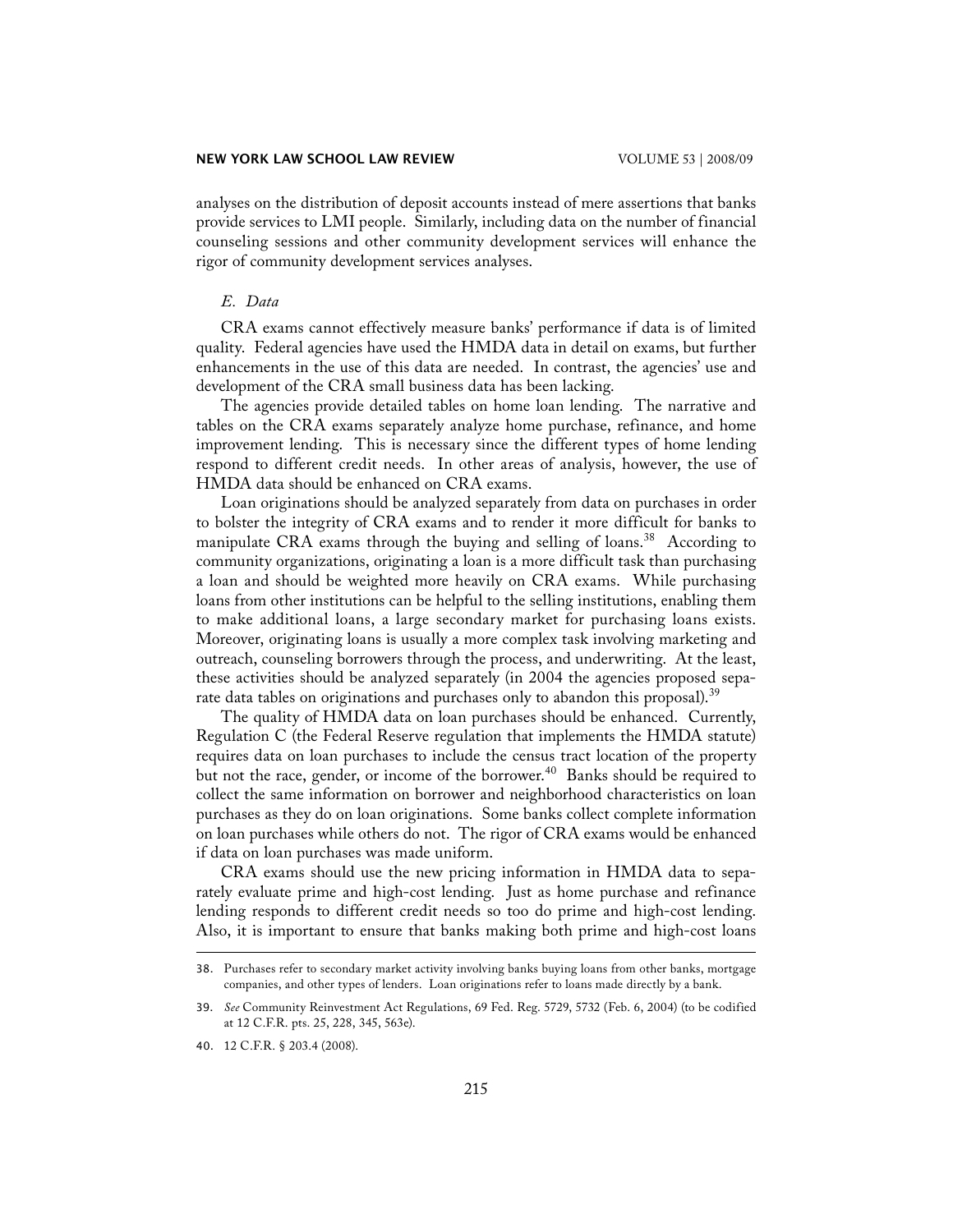offer a balanced product mix to LMI borrowers and communities. This objective can be achieved only if prime and high-cost lending are analyzed separately.

 While a significant issue with HMDA data has been its application on CRA exams, the predominant issue regarding small business data is quality. By exempting intermediate small banks from requirements to collect and report this data, the federal agencies effectively lowered the bar on the quality of the CRA small business lending data. As NCRC demonstrated in its report for the Appalachian Regional Commission, intermediate small banks are an important source of credit for small businesses, particularly in rural areas and medium-sized cities and towns. The agencies' decision to exempt the intermediate small banks from the reporting requirement negatively affects the CRA's ability to ensure that banks consistently respond to credit needs, including those of small businesses.

 Limited information available on the demographics of small business borrowers hinders an accurate assessment of banks' responsiveness to credit needs. Periodic national surveys sponsored by the Federal Reserve Board consistently point towards the probability of discrimination playing a part in small business lending.<sup>41</sup> A powerful way to stop such discrimination and disparities in lending is to publicly provide data on the number of loans for minorities and women. Yet, the CRA small business data does not specify the gender or race of the small business owner.<sup>42</sup>

 Rep. James McGovern (D-Mass.) introduced the Access and Openness in Small Business Lending Act of 2003 (H.R. 1748), which requires reporting the race and gender of the small business owner and mandates additional demographic detail in the CRA small business data.<sup>43</sup> Congress should pass this bill and should either pass another bill or urge the regulatory agencies to reverse their decision exempting intermediate small banks from the CRA small business data reporting requirements.

#### III. HOW TO IMPROVE CRA RATINGS

 Ratings on CRA exams are a critical element of the CRA process and also figure prominently in the merger application process. A bank's public reputation can be affected by positive or negative ratings. These ratings should be awarded carefully, and examiners should resist inflating banks' ratings.

#### *CRA Grade Inflation*

 As the table below shows, the current failure rate for banks has hovered between 1 to 2% in recent years (ratings of "Needs to improve" or "Substantial non-compliance" indicate a bank has failed its CRA exam). When ratings first became publicly

<sup>41.</sup> *See* Nat'l Cmty. Reinvestment Coal., Access to Capital and Credit for Small Businesses in Appalachia, *supra* note 35, at 61–63.

<sup>42.</sup> It also lacks detail on the annual revenue of small businesses and has other limitations, such as not separately reporting originations from renewals of loans.

<sup>43.</sup> H.R. 1748, 108th Cong. (2003).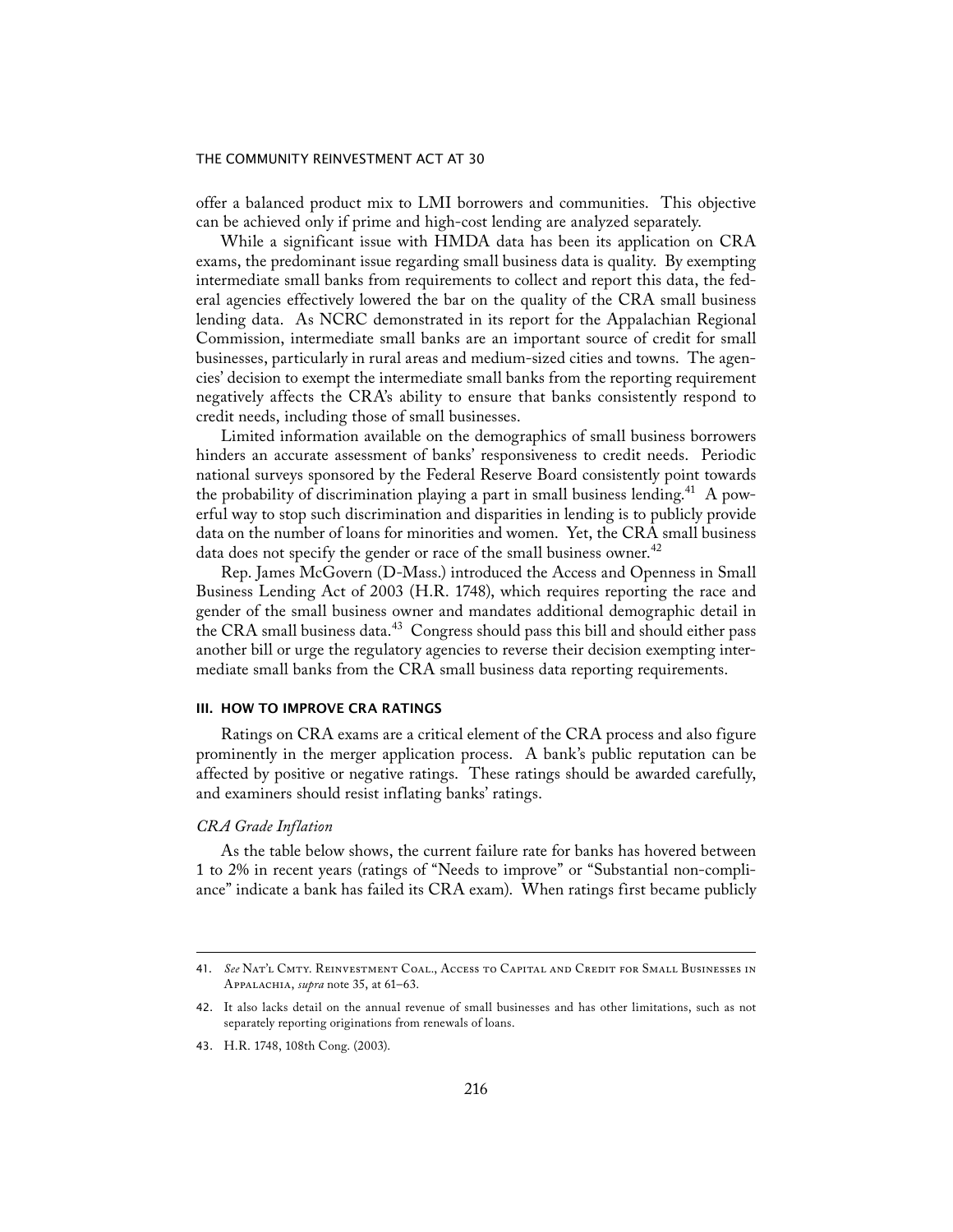available in 1990, more than 10% of banks failed their CRA exams.<sup>44</sup> During the first five years of the public availability of CRA ratings, more than 5% of banks failed their CRA exams each year.

| Year         | Outstanding |         | Satisfactory |         | <b>Needs to</b><br>Improve |         | Substantial<br>Noncompliance |         | <b>Total</b> |
|--------------|-------------|---------|--------------|---------|----------------------------|---------|------------------------------|---------|--------------|
|              | Count       | Percent | Count        | Percent | Count                      | Percent | Count                        | Percent |              |
| 1990         | 340         | 10.9%   | 2,474        | 79.5%   | 280                        | 9.0%    | 19                           | 0.6%    | 3,113        |
| 1991         | 407         | 8.3%    | 4,016        | 81.6%   | 453                        | 9.2%    | 46                           | 0.9%    | 4,922        |
| 1992         | 653         | 12.7%   | 4,067        | 78.9%   | 395                        | 7.7%    | 40                           | 0.8%    | 5,155        |
| 1993         | 941         | 14.7%   | 5,060        | 79.3%   | 355                        | 5.6%    | 26                           | 0.4%    | 6,382        |
| 1994         | 1,000       | 18.1%   | 4,249        | 76.7%   | 275                        | 5.0%    | 15                           | 0.3%    | 5,539        |
| 1995         | 1,363       | 24.3%   | 4,106        | 73.1%   | 138                        | 2.5%    | $\overline{7}$               | 0.1%    | 5,614        |
| 1996         | 1,214       | 26.5%   | 3,275        | 71.5%   | 81                         | 1.8%    | 11                           | 0.2%    | 4,581        |
| 1997         | 829         | 22.4%   | 2,807        | 75.7%   | 59                         | 1.6%    | 11                           | 0.3%    | 3,706        |
| 1998         | 681         | 18.6%   | 2,915        | 79.6%   | 59                         | 1.6%    | $\overline{7}$               | 0.2%    | 3,662        |
| 1999         | 679         | 18.6%   | 2,915        | 79.7%   | 55                         | 1.5%    | $\overline{7}$               | 0.2%    | 3,656        |
| 2000         | 220         | 17.5%   | 1,001        | 79.6%   | 30                         | 2.4%    | 7                            | 0.6%    | 1,258        |
| 2001         | 132         | 10.6%   | 1,088        | 87.1%   | 23                         | 1.8%    | 6                            | 0.5%    | 1,249        |
| 2002         | 201         | 9.8%    | 1,820        | 89.0%   | 18                         | 0.9%    | 5                            | 0.2%    | 2,044        |
| 2003         | 283         | 10.1%   | 2,492        | 89.2%   | 17                         | 0.6%    | 3                            | 0.1%    | 2,795        |
| 2004         | 329         | 13.1%   | 2,170        | 86.1%   | 17                         | 0.7%    | 3                            | 0.1%    | 2,519        |
| 2005         | 244         | 15.9%   | 1,278        | 83.2%   | 10                         | 0.7%    | $\overline{4}$               | 0.3%    | 1,536        |
| 2006         | 171         | 13.1%   | 1,109        | 84.9%   | 20                         | 1.5%    | 6                            | 0.5%    | 1,306        |
| 2007         | 154         | 10.5%   | 1,292        | 87.8%   | 20                         | 1.4%    | $\overline{4}$               | 0.3%    | 1,470        |
|              |             |         |              |         |                            |         |                              |         |              |
| <b>Total</b> | 9,841       | 16.3%   | 48,1374      | 79.5%   | 2,305                      | 3.8%    | 227                          | 0.4%    | 60,507       |

 Undoubtedly, banks improved their CRA performance over the years as they bolstered their efforts to make loans, investments, and services in LMI communities. However, it is implausible that a full 98% of banks have satisfied their CRA responsibilities. As discussed above, the Center for Community Capitalism found ratings inflation in the CRA service tests. In addition, Rick Marsico in his book

<sup>44.</sup> *See* Federal Financial Institutions Examination Council, http://www.ffiec.gov/craratings/default.aspx (last visited Oct. 27, 2008).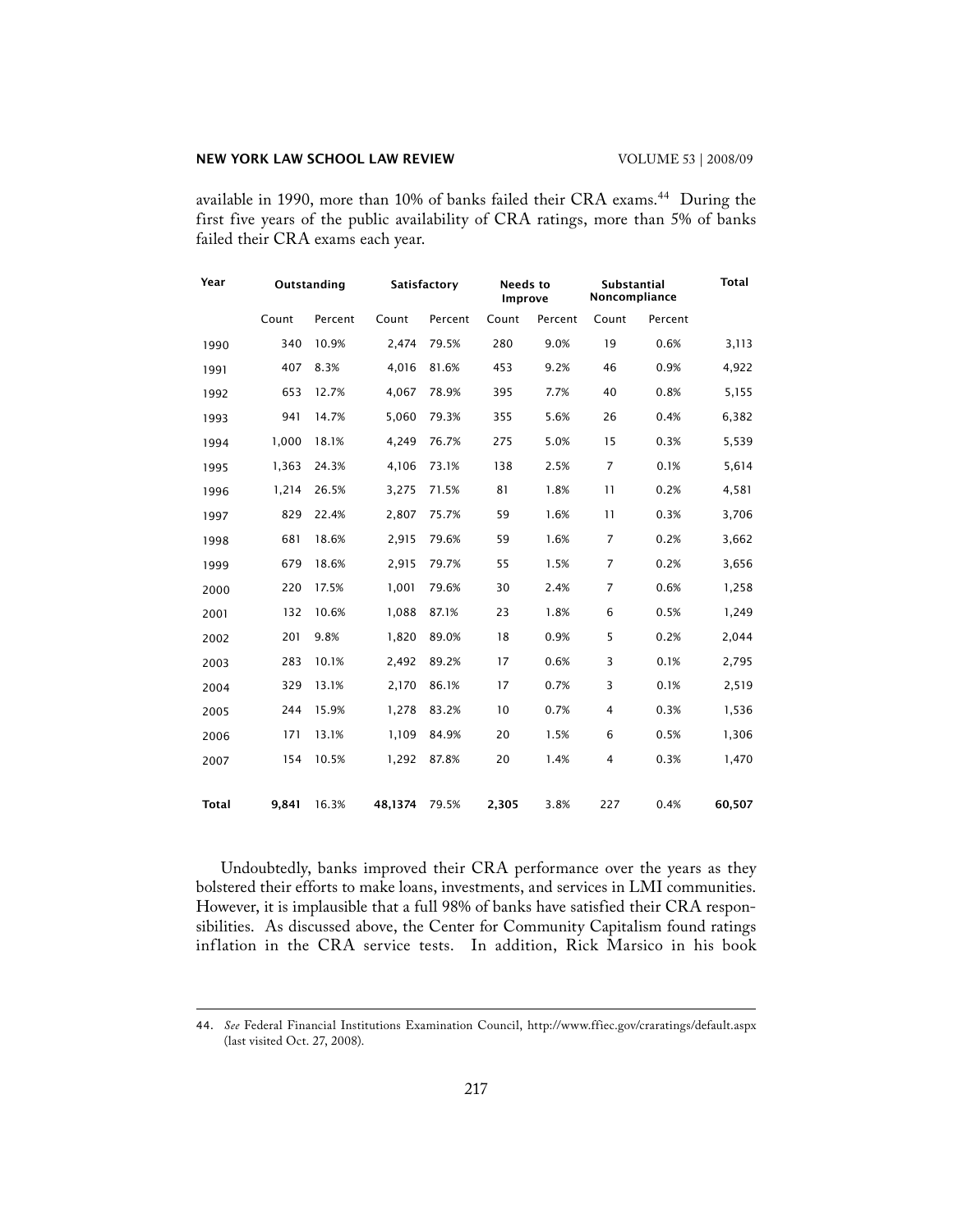*Democratizing Capital* reveals how quantitative criteria are applied inconsistently on CRA exams, suggesting that a number of ratings cannot be justified.<sup>45</sup>

 The CRA Modernization Act contains a number of provisions that would be helpful for preventing grade inflation. The first is introducing more refined ratings. Currently, the CRA component tests (such as the Lending Test) have "Outstanding," "High Satisfactory," "Low Satisfactory," "Needs to improve," and "Substantial noncompliance" as possible grades. In contrast, the final rating on a CRA exam can be one of only four grades: "Outstanding," "Satisfactory," "Needs to improve," and "Substantial non-compliance." High and Low Satisfactory grades should be added to the overall CRA ratings system so as to allow the general public and the federal agencies to better assess actual differences and gradations in performance.

 If a low CRA rating in an assessment area triggered requirements for a bank to improve its performance, a bank would be more likely to adequately serve all geographical areas, including smaller cities and rural areas in addition to large cities. Currently, low CRA ratings even on a state level rarely have concrete ramifications for banks. The CRA Modernization Act of 2007 would require federal agency enforcement to correct low ratings and would require public input in this process. If a bank receives a rating of "Low satisfactory" or worse in any assessment area, the Modernization Act would require it to submit a CRA improvement plan to its regulatory agency, describing how it intends to bolster its CRA performance in that assessment area.<sup>46</sup> The general public would then have an opportunity to comment on the CRA improvement plan. The regulatory agency would either approve the CRA improvement plan or send it back to the bank for modifications. After the agency approved the CRA improvement plan, a bank would be required to submit quarterly reports so that the regulatory agency and general public could monitor performance under the terms of the plan.

## V. BOLSTERING THE MERGER APPLICATION PROCESS AND PUBLIC PARTICIPATION

 The merger application process presents significant opportunities for federal agencies to enforce the CRA. Yet the enforcement of community reinvestment obligations through the merger application process has been lacking over the last several years. In spite of the problematic lending of the last several years, the agencies have refrained from mandating improvements in CRA and fair lending performance when considering merger applications. Also, the agencies have been reluctant to involve the public in a substantive manner through public hearings and meetings.

<sup>45.</sup> *See* Richard D. Marsico, Democratizing Capital: The History, Law, and Reform of the COMMUNITY REINVESTMENT ACT (2005).

<sup>46.</sup> The concept of an improvement plan builds upon a procedure mandated by the current CRA regulation. Section 345.43 of the FDIC's version of the regulation states that a bank with a lower than "Satisfactory" rating shall allow the public to inspect a description of its efforts to "improve its performance in helping to meet the credit needs of its entire community." This description is to be updated quarterly. 12 C.F.R. § 345.43 (2008).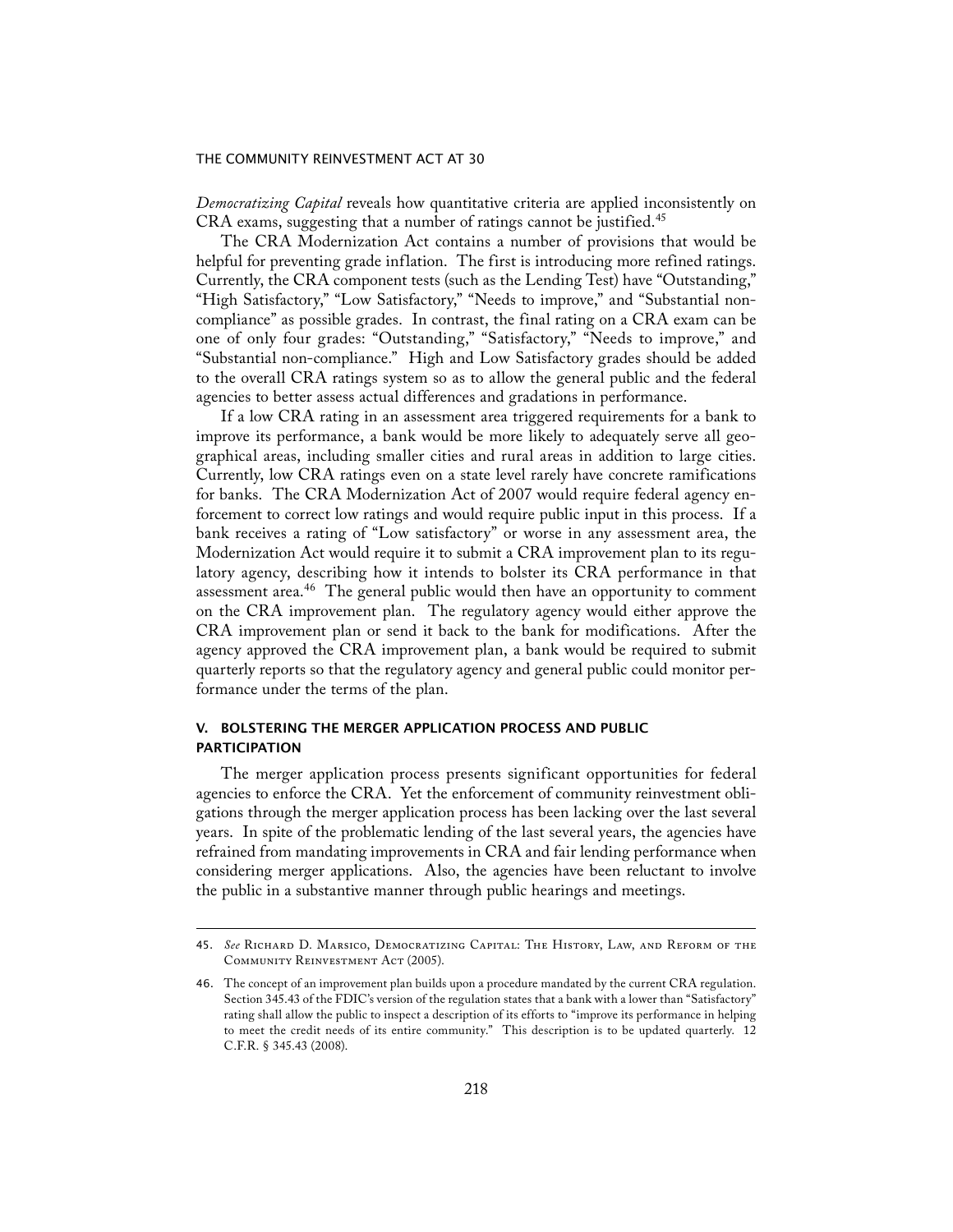In congressional testimony in 2007, a Federal Reserve Board ("FRB") representative testified that the FRB has held only thirteen public meetings since 1990 on mergers. This is less than one meeting per year in an era in which consolidations have profoundly changed the banking industry. In addition, the FRB official stated that since 1988, the FRB received 13,500 applications for the formation of banks or the merger of institutions involving bank holding companies or state-chartered banks that were members of the Federal Reserve System. Yet, only twenty-five of these applications were denied, with eight of these denials involving consumer protection or community needs issues.<sup>47</sup>

 Based on the record of merger reviews described by the Federal Reserve testimony to Congress, it is unlikely that mergers will be denied in the future. However, the agencies can influence the outcome of merger applications in other ways. Conditional approvals have been issued in the past, requiring banks to institute nondiscriminatory and anti-predatory lending safeguards. In addition, public hearings and meetings held by the regulatory agencies often facilitate mutually acceptable solutions to deficiencies in bank performance. Sometimes a bank will make a CRA agreement with a community group as described above. In other instances, a bank will pledge to implement a new lending program or best practice that responds to a community concern expressed at the hearing. Regulatory agencies may also require or encourage a specific reform after careful consideration of community input. As the Federal Reserve official indicated in testimony, however, public hearings are rare.<sup>48</sup> Conditional merger approvals have become almost non-existent in recent years.

 The last major merger applications that were subject to public hearings were the Bank of America and Fleet merger and J.P. Morgan Chase and Bank One mergers in 2004. In 2006, Wachovia acquired the largest lender of exotic mortgages, World Savings, yet there was no public hearing on this merger that posed significant fair lending and safety and soundness issues. Likewise, Regions had proposed to take over AmSouth Bank in 2006. Although this merger involved two of the larger banks in the South, the Federal Reserve declined to hold a public hearing in spite of the clear ramifications for the recovery of the Gulf States after Hurricane Katrina. More recently, the Federal Reserve declined to hold a hearing on the merger of Bank of New York and Mellon although the Bank of New York had received low ratings on two of the three tests on their two most recent CRA exams.<sup>49</sup>

<sup>47.</sup> *See Bank Mergers, Community Reinvestment Act Enforcement, Subprime Mortgage Lending, and Foreclosures: Hearing Before the Subcomm. on Domestic Policy of the H. Comm. on Oversight and Government Reform*, 110th Cong. (2007) (testimony of Sandra Braunstein, Director, Federal Reserve Board Division of Consumer and Community Affairs), *available at* http://www.federalreserve.gov/newsevents/testimony/ braunstein20070521a.htm.

<sup>48.</sup> *Id*.

<sup>49.</sup> Fed. Res. Bank of N.Y., CRA Performance Evaluation of The Bank of N.Y. 3 (May 16, 2005) (giving a "low satisfactory" rating on lending and service tests); and Fed. Res. Bank of N.Y., CRA Performance Evaluation of The Bank of N.Y. 3 (May 19, 2003) (giving a "low satisfactory" rating on lending and service tests). In other words, the bank was close to failing on two CRA exams in succession. Yet, no public hearing on the merger occurred.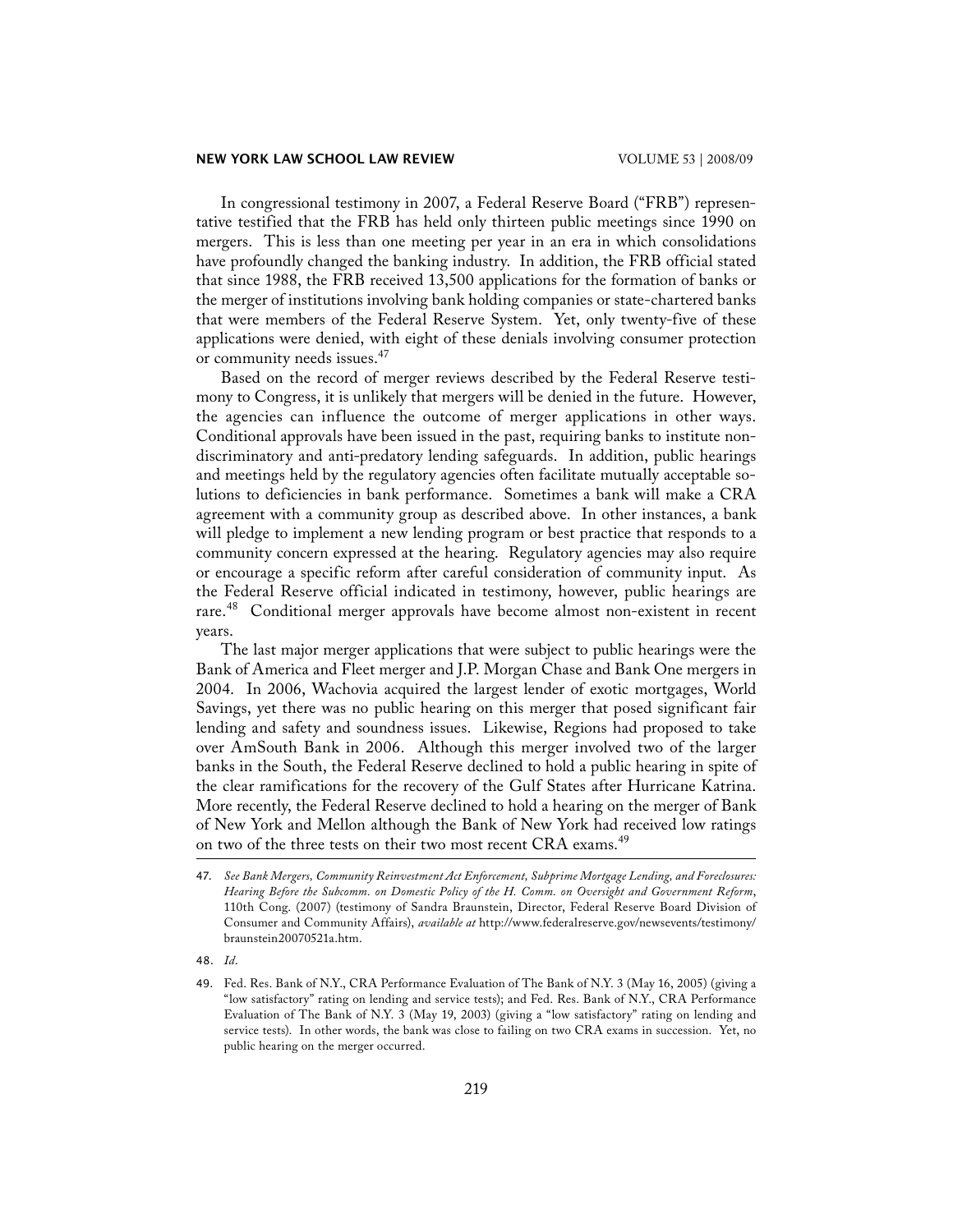The Office of Thrift Supervision ("OTS") used to require that a meeting be held between merging thrifts and community groups when such a meeting was requested by a community group that had submitted written comments pertaining to the merger.<sup>50</sup> This procedure should be implemented by all the agencies. Meetings, as distinguished from public hearings, usually involve a relatively small number of stakeholders that may include regulatory officials, community leaders, and representatives of the merging institutions. These meetings provide valuable dialogue.

 When regulatory agencies receive several requests from community groups or citizens for a public forum, they should hold public hearings in addition to any meetings that might take place. Public hearings are more complex than meetings in that several community groups, citizens, elected officials, and others offer testimony at the public hearings. Meetings allow for in-depth dialogue and debate among a handful of important stakeholders, but public hearings become necessary when hundreds of citizens and community organizations wish to testify. Regulatory officials must afford them the opportunity to testify and to explain to officials the gravity of a situation and the importance of a bank to the affected communities.

 Finally, the CRA Modernization Act of 2007 has a provision stopping a merger proceeding if a bank has a failed rating in any assessment area.<sup>51</sup> If a bank receives a rating of "Needs to improve" or "Substantial non-compliance" in any assessment area, its regulatory agency cannot accept or approve any merger application submitted by that bank until a subsequent CRA exam issues that bank a better rating. This provision assures that a bank must have passing grades and reasonable CRA performance in all assessment areas, including smaller cities and rural areas, in addition to larger cities. Also, the CRA Modernization Act stipulates that if a bank receives "Low Satisfactory" in an assessment area, its regulatory agency must consider progress made in meeting the goals described in the improvement plan as an integral factor when reviewing a merger application.

# VI. THE ADEQUACY OF FEDERAL AGENCY ANTI-DISCRIMINATION REVIEWS ON CRA EXAMS

 Evidence of discriminatory and illegal lending can result in downgrades of CRA ratings for banks if discrimination and illegal lending were widespread and the lender did not take action to end the practices. There is little evidence that the fair lending reviews conducted concurrently with CRA exams are rigorously testing for abusive, discriminatory, and illegal lending.

 In most cases, even for the largest banks in the country, the fair lending section of the CRA exam reports in a cursory manner that the regulatory agency tested for

<sup>50.</sup> The OTS deleted the meeting requirement in their effort to streamline regulations for savings and loans. In this instance, the streamlining was counterproductive since meetings are not burdensome and facilitate solutions beneficial to the financial institution and communities impacted by mergers.

<sup>51.</sup> Community Reinvestment Modernization Act of 2007, H.R. Res. 1289, 110th Cong. § 105(c)(3)(E)(v) (2007).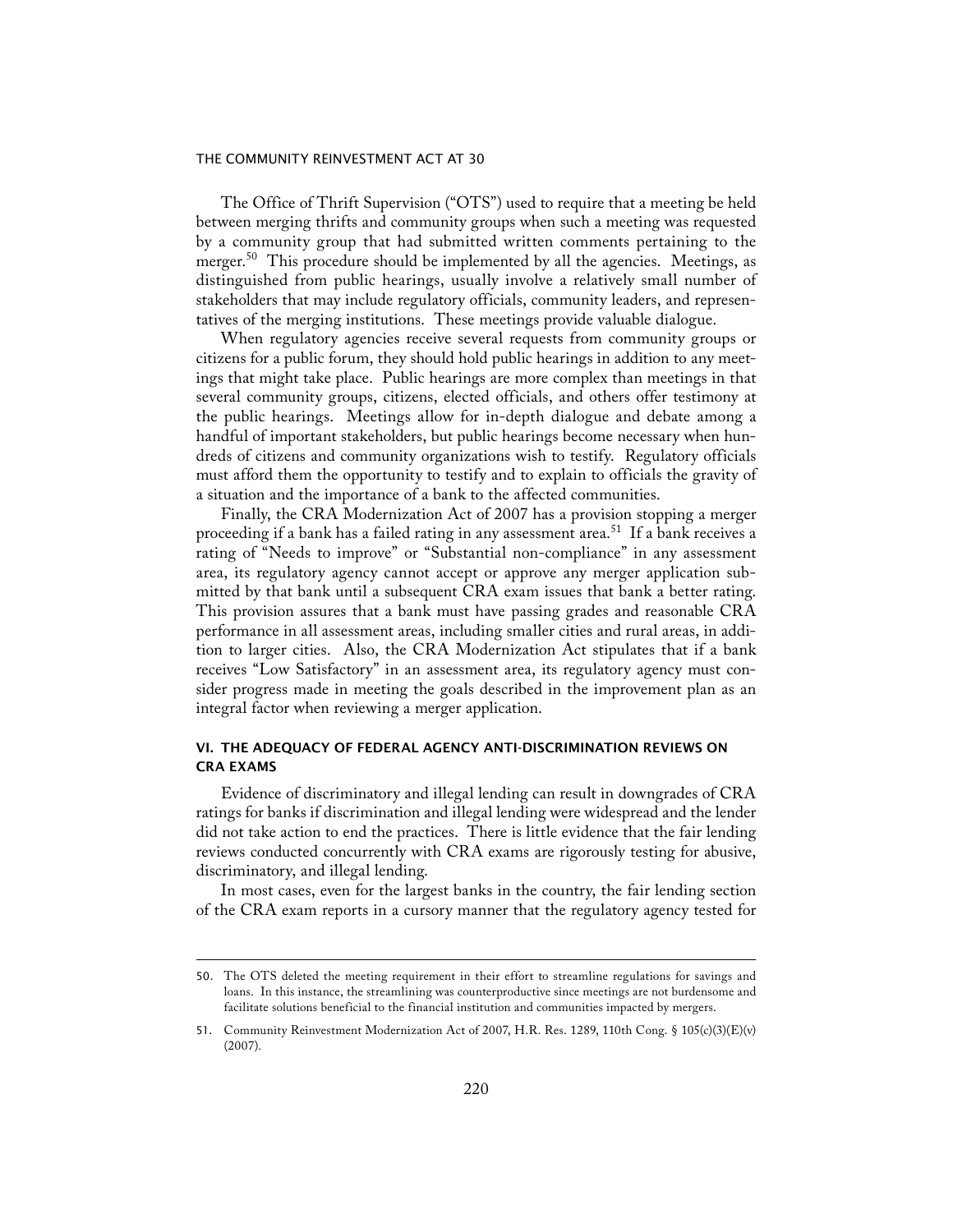evidence of illegal and discriminatory lending and that no such lending was found.<sup>52</sup> There is no detailed discussion of the types of analyses conducted to test for discrimination.

 In one instance, NCRC examined a thrift that specialized in subprime lending. The CRA exam report for that thrift noted that it issued a high percentage of loans to LMI borrowers. The CRA fair lending review, however, did not describe whether or not the examiner had made any efforts to determine if the subprime lending was conducted in a non-discriminatory manner or was consistent with safety and soundness.<sup>53</sup> In another case, an exam mentioned that a bank specialized in adjustable rate lending, but the fair lending review did not mention whether the examiner assessed if the loans were offered in a non-discriminatory manner and whether they were safe and sound.<sup>54</sup>

 More detailed descriptions of fair lending reviews are necessary. The agencies used to provide detailed descriptions in the fair lending section of CRA exams in the mid-1990s under the previous "assessment factor" format of CRA exams. For example, in a CRA exam dated January 1996, under Assessment Factor F, which assessed evidence of discriminatory or illegal practices, the Federal Reserve Bank of Richmond conducted matched file reviews of more than 300 loan applications made to Signet Bank. The exam also described a regression analysis, which sought to determine whether race was a factor in loan rejections. The analysis considered variables not available in the HMDA data such as credit histories, the stability of employment, and applicant debt obligations. This type of substantive fair lending review provides the general public with confidence that the regulatory agency performed a detailed anti-discrimination analysis. It was after the CRA regulations were reformed during the mid-1990s that these descriptions of fair lending reviews disappeared. As discussed above in the section about analyzing lending to minorities, the agencies streamlined certain aspects of CRA exams. In this case, the streamlining was counterproductive.<sup>55</sup>

 When a violation of anti-discrimination laws is discovered through fair lending reviews, it is common for the federal agencies to make a bank promise to eliminate the practice instead of lowering a CRA rating. The CRA regulation specifies that examiners are to weigh the evidence and extent of a discriminatory and illegal practice when deciding whether to lower a CRA rating.<sup>56</sup>

- 53. *See* Office of Thrift Supervision, *supra* note 24.
- 54. *See* Fed. Deposit Ins. Corp., CRA Performance Evaluation of Franklin Bank, S.S.B., Cert. # 26870 (Jan. 4, 2005) (on file with author).
- 55. The changes in the mid-1990's may appear to contradict the 1996 Signet Bank exam. The agencies' changes usually take a few years to implement, meaning that the Signet exam was conducted under the previous exam structure.
- 56. *See* 12 C.F.R. § 345.28 (2008).

<sup>52.</sup> For example, a federal agency had only this to say on the CRA exam's fair lending review of one large bank with several affiliates, a number of which make high cost loans: "We found no evidence of illegal discrimination or other illegal credit practices." That was the only sentence in the fair lending review section.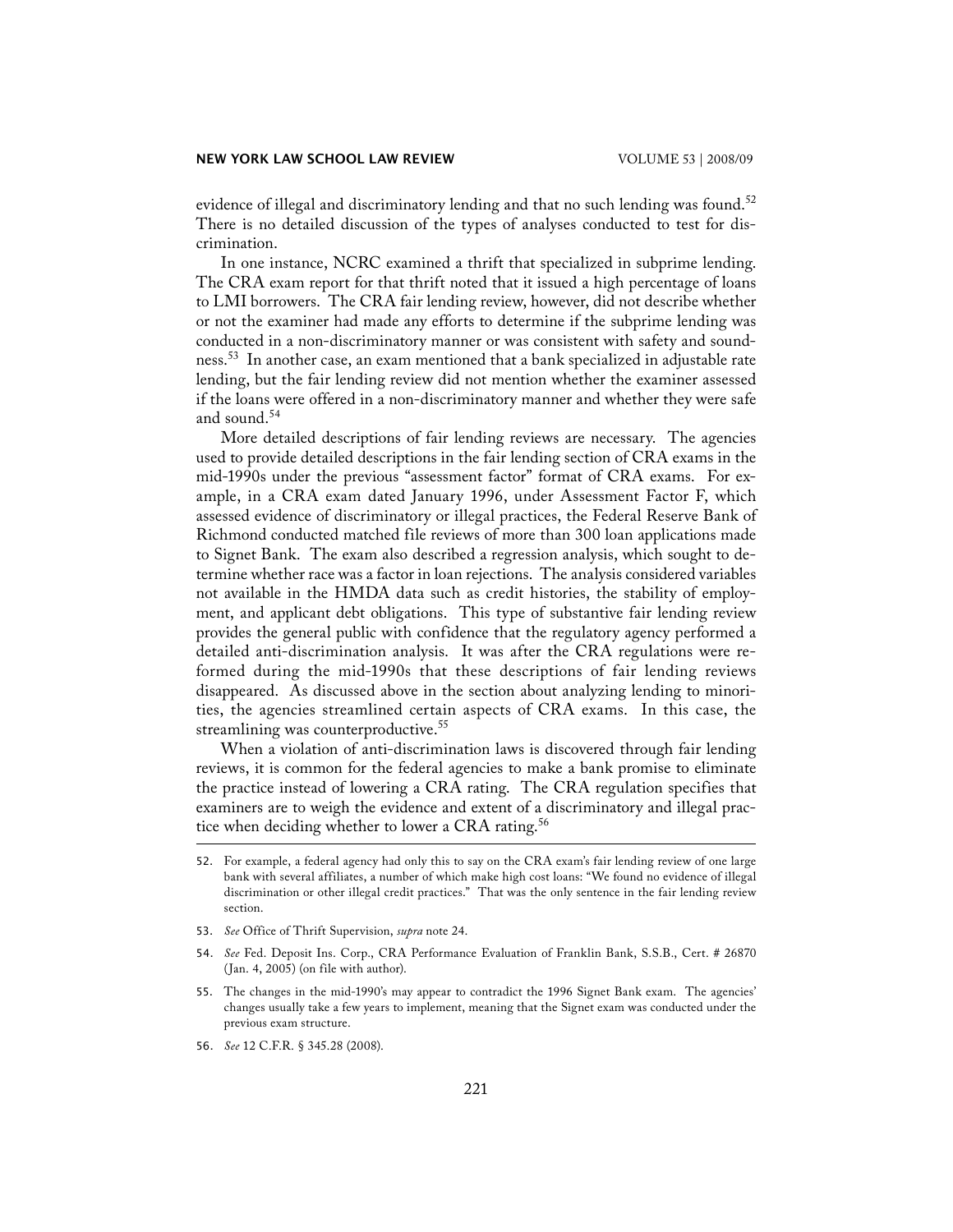Some discretion in requiring corrective actions or lowering ratings is appropriate, but guidelines should specify when discrimination will lower ratings. Isolated instances of discrimination can be corrected through promised reforms. On the other hand, widespread discrimination should result in failed ratings. Discriminatory underwriting, including prohibiting loans to row homes, redlines entire communities. It is ineffective and insufficient to rely on the banks' promises to reform. A failed CRA rating provides a significant deterrent against discriminatory behavior because a failed CRA rating prevents a bank holding company from acquiring a non-depository financial institution as long as the rating remains in place.<sup>57</sup> The failed rating can be removed after better results at the bank's next CRA exam, provided that the bank undergo a thorough fair lending review, and can demonstrate that it has eradicated all discriminatory practices.

#### VII. FREQUENCY OF CRA EXAMS FOR SMALL BANKS

 As discussed above, the Gramm-Leach-Bliley Act ("GLBA") reduced the frequency of small bank CRA exams. Under the GLBA, small banks with assets of under \$250 million are examined only once every four years if they have a "Satisfactory" CRA rating and once every five years if they have an "Outstanding" rating.<sup>58</sup>

 When small banks are examined that infrequently, they have little incentive to affirmatively and continually adhere to their reinvestment obligations. They will have reduced incentives to make sufficient numbers of loans to LMI borrowers during the entire four-or five-year time period between exams, and may only focus their efforts during the last year or two before exams. It is common sense that infrequent examinations lead to infrequent commitments to reinvestment, while more frequent examinations lead to more consistent commitments to reinvestment.

 This reduction in exam frequency was made in response to industry concerns about the "burden" of CRA exams. The lack of a careful cost-benefit analysis is readily apparent in the GLBA stretch-out of the small bank CRA exam schedule. The small bank exam is a quick and straightforward exam that focuses on lending and dispenses with the investment and service test of the large bank exam.

 Despite the brevity of the exam, its importance cannot be underestimated. In too many poor rural communities, the CRA exam process is the only mechanism that holds small banks accountable for serving LMI borrowers and communities. Smaller banks do not merge nearly as often as their larger counterparts, rendering the merger application process a seldom-used avenue for holding smaller banks accountable. Community groups are also not as prevalent in smaller rural communities as in large cities. Thus, the major mechanism for holding small banks accountable is the CRA exam.

<sup>57.</sup> Gramm-Leach-Bliley Financial Modernization Act, Pub. L. No. 106-102, 113 Stat. 1338 (1999) (instituting the "have and maintain" passing rating requirement).

<sup>58.</sup> *Id*.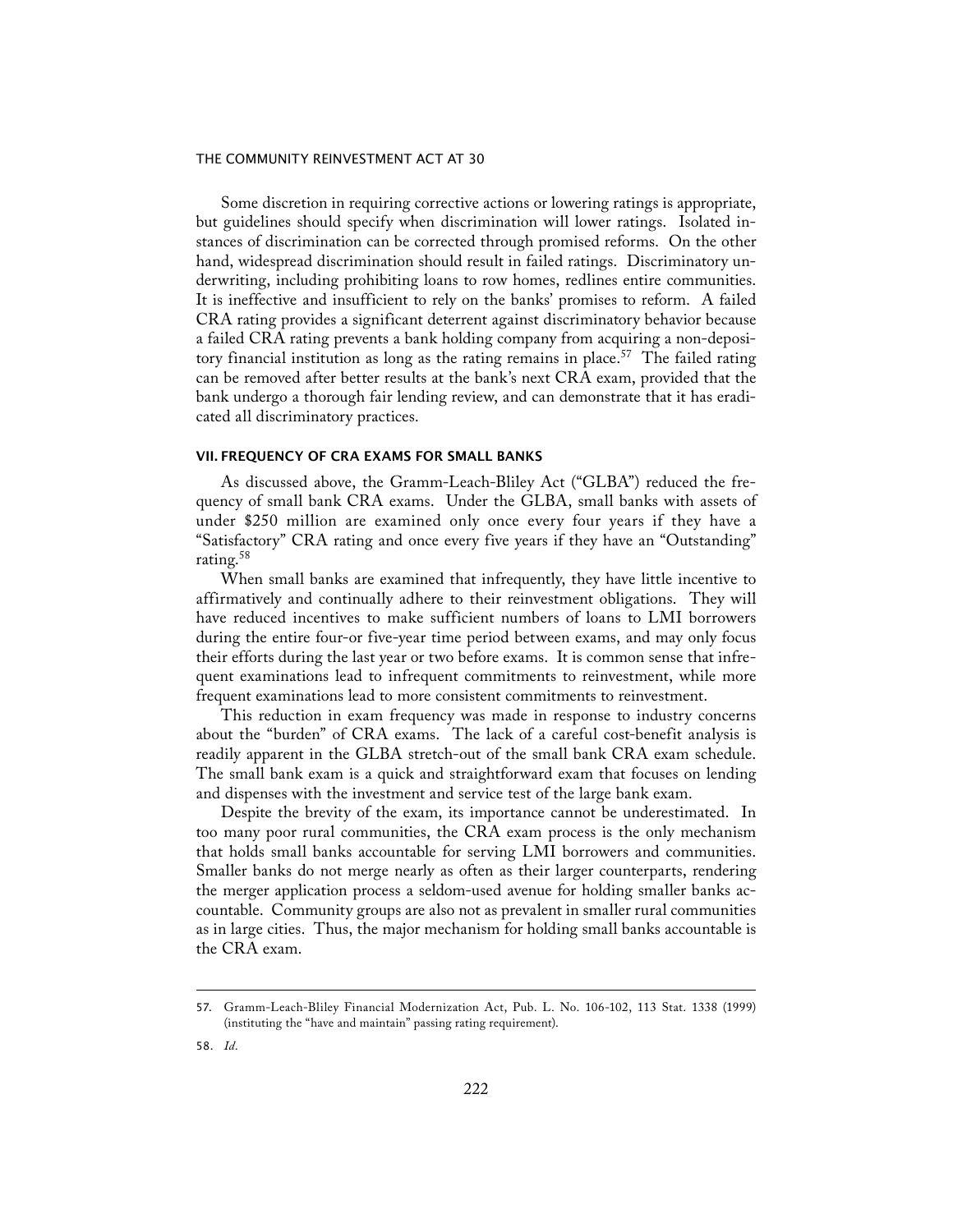In their analysis on small bank burdens, the federal banking agencies have found that CRA regulations "impose a modest information collection burden on small institutions—an average of 10 burden hours per institution per year."59 In addition, the relatively few trade articles on small bank CRA exams also reveal few complaints about their burden. In fact, an *American Banker* article shortly after the CRA regulation reform in 1995, titled "Small Banks Give Thumbs-Up to Streamlined CRA Exams," quotes small bankers as saying that the exams were not burdensome and that the CRA examiners took less than one day of their time. $60$ 

## VIII. THE NEED TO EXTEND CRA TO NON-BANK FINANCIAL INSTITUTIONS

 In the thirty years since the CRA's enactment, the financial industry has changed in profound ways. Banks now face more formidable competitors, including independent mortgage companies and large credit unions, than they did in 1977. These competitors are not now covered by the CRA. As long as these lenders remain uncovered, it is likely that their lending will be less safe and sound than the banks' or that they will offer a smaller portion of loans to LMI communities than banks do. Above, we describe how credit unions and independent mortgage companies do not offer as large a percentage of home loans to LMI borrowers as banks. NCRC's fair lending investigation discussed above revealed that twenty-six of the thirty-five institutions engaged in redlining and other discriminatory practices were independent mortgage companies not covered by the CRA.<sup>61</sup>

 Congress should look to the example of the state of Massachusetts. Massachusetts has required credit unions to comply with the CRA. The state has also recently enacted a community reinvestment requirement for mortgage companies.<sup>62</sup> The CRA Modernization Act of 2007 would likewise require the application of the CRA to independent mortgage companies.<sup>63</sup>

 The CRA Modernization Act of 2007 would also require the application of the CRA to insurance companies and would impose HMDA-like data disclosure requirements on insurance companies. A number of states already collect data on insurance provisions and provide this data to the general public.<sup>64</sup> After the denials of insurance for victims of Hurricane Katrina, the time has come to shine a public

- 61. *Id*.
- 62. H. 4387, 185th Gen. Ct., Reg. Sess. (Mass. 2007).
- 63. Community Reinvestment Modernization Act of 2007, H.R. Res. 1289, 110th Cong. (2007).

<sup>59.</sup> Notice, 64 Fed. Reg. 29,083 (May 28, 1999).

<sup>60.</sup> Jaret Seiberg, *Small Banks Give Thumbs-Up to Streamlined CRA Exams*, Am. Banker, Feb. 1, 1996, at 4.

<sup>64.</sup> *See* Gregory D. Squires, Sally O'Connor & Josh Silver, *The Unavailability of Information on Insurance Unavailability: Insurance Redlining and the Absence of Geocoded Disclosure Data* 12 Housing Pol'y Debate, 347, 352 (2001) (finding that eight states require property insurers to provide at least some geocoded data to the state, and of those states, four make the data available to the public).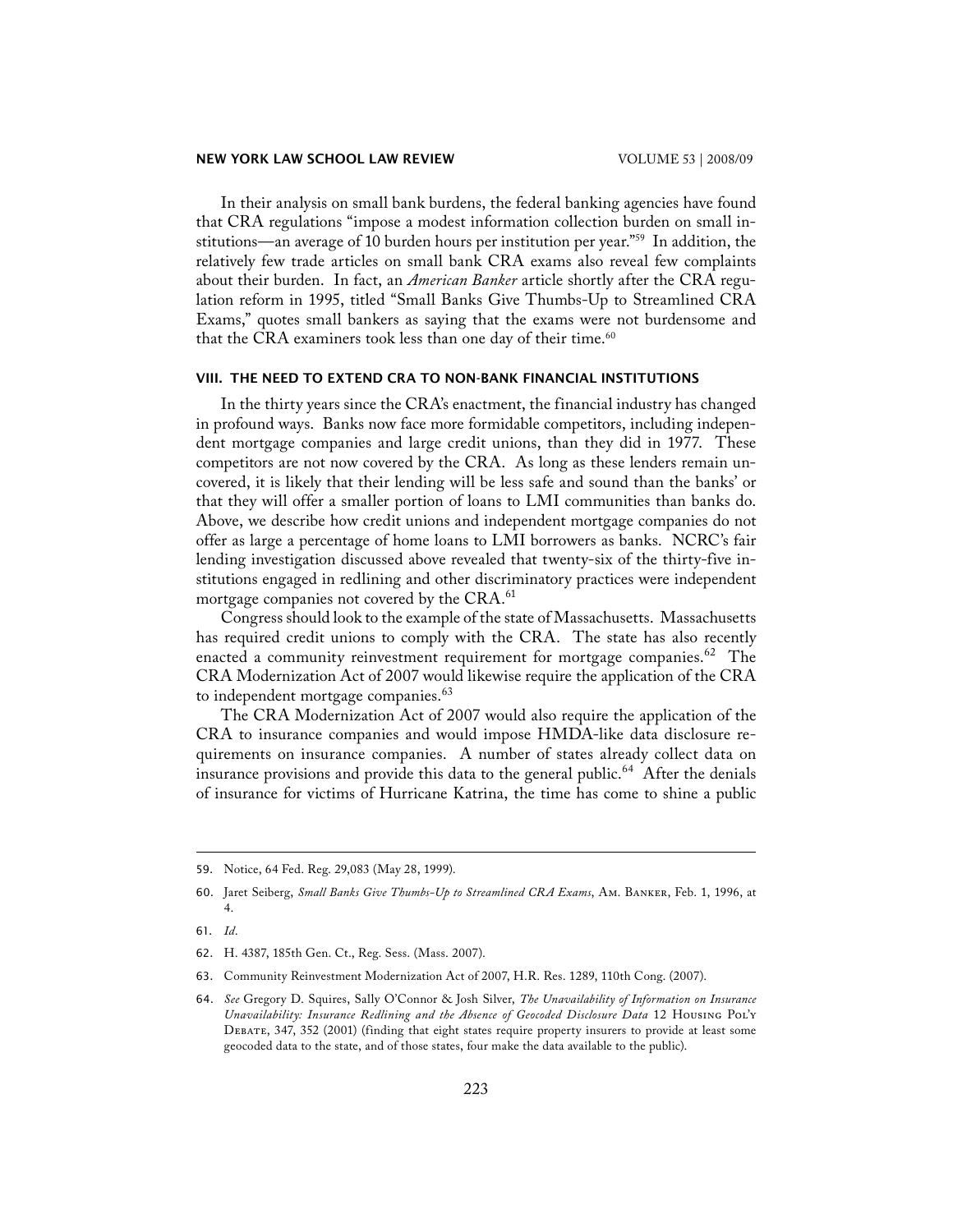spotlight on the practices of insurance companies and the distribution of their policies based on certain characteristics of consumers and communities.<sup>65</sup>

 Finally, the CRA Modernization Act of 2007 would require the application of the CRA to securities firms. CRA exams would measure the extent to which securities firms are serving LMI and minority consumers. Wealth-building would be augmented considerably if more people of modest means and more minorities had access to mutual funds and other similar products. In addition, if a law channeled more security firm investments into minority and working class neighborhoods, the economic development prospects of these communities would be significantly enhanced.

## **CONCLUSION**

 In light of the present day lending crisis and its disparate impact on minority and low- and moderate-income communities, the CRA must be modernized and enhanced to apply to non-bank financial institutions. The CRA has been effective in bringing about \$5 trillion of loans, investments, and services in CRA agreements to LMI communities. Yet, too many LMI and minority communities still remain left out of the financial mainstream under the current construct. For America to truly become a financially inclusive society, the federal agencies' application of the CRA to banks needs strengthening, and the CRA must also be applied to non-bank financial institutions.

 The CRA has great potential to act as an antidote to the foreclosure crisis by requiring all financial institutions to safely and soundly serve minority and LMI communities.

 As described in detail above, the following steps must be taken to bolster CRA's effectiveness in increasing access to credit and capital for minorities and low- and moderate-income communities.

- 1. Extend the CRA to cover non-depository institutions, including:
- Credit Unions
- Securities Companies
- Mortgage Companies
- Insurance Firms
- Investment Banks
- 2. Agency Oversight:
- The CRA's scrutiny of illegal and predatory lending practices must become more transparent and rigorous. Evidence of widespread discriminatory practices must result in downgrades in CRA ratings.
- The agencies must hold more public hearings on merger applications and issue more conditional merger approvals.

<sup>65.</sup> *See, e.g.*, Joseph B. Treaster, *Small Clause, Big Problem*, N.Y. Times, Aug. 4, 2006, at C1.